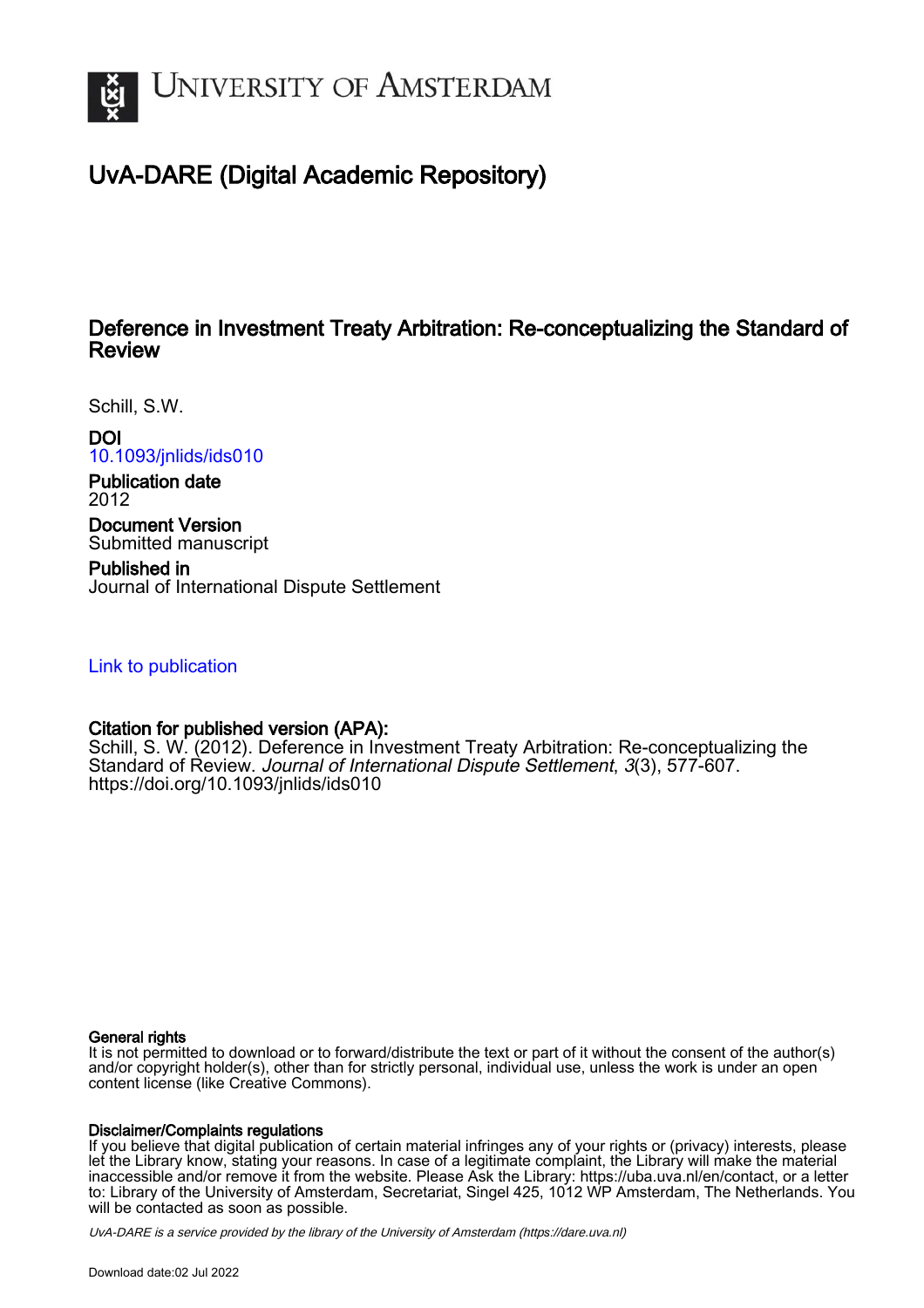

**Online Proceedings Working Paper No. 2012/33** 

# **THIRD BIENNIAL GLOBAL CONFERENCE JULY 12 - 14, 2012 NATIONAL UNIVERSITY OF SINGAPORE NUS FACULTY OF LAW CENTRE FOR INTERNATIONAL LAW**

## **DEFERENCE IN INVESTMENT TREATY ARBITRATION: RE-CONCEPTUALIZING THE STANDARD OF REVIEW THROUGH COMPARATIVE PUBLIC LAW**

**STEPHAN W. SCHILL, LL.M, DR IUR SENIOR RESEARCH FELLOW, MAX PLANCK INSTITUTE FOR COMPARATIVE PUBLIC LAW AND INTERNATIONAL LAW, HEIDELBERG**

Electronic copy available at: http://ssrn.com/abstract=2095334

## June 28, 2012

Published by the Society of International Economic Law

with the support of the University of Missouri-Kansas City (UMKC) School of Law



This paper can be downloaded free of charge from:

http://www.ssrn.com/link/SIEL-2012- Singapore-Conference.html

#### **C/O LAW DEPARTMENT**

London School of Economics **Houghton Street** London WC2A2AE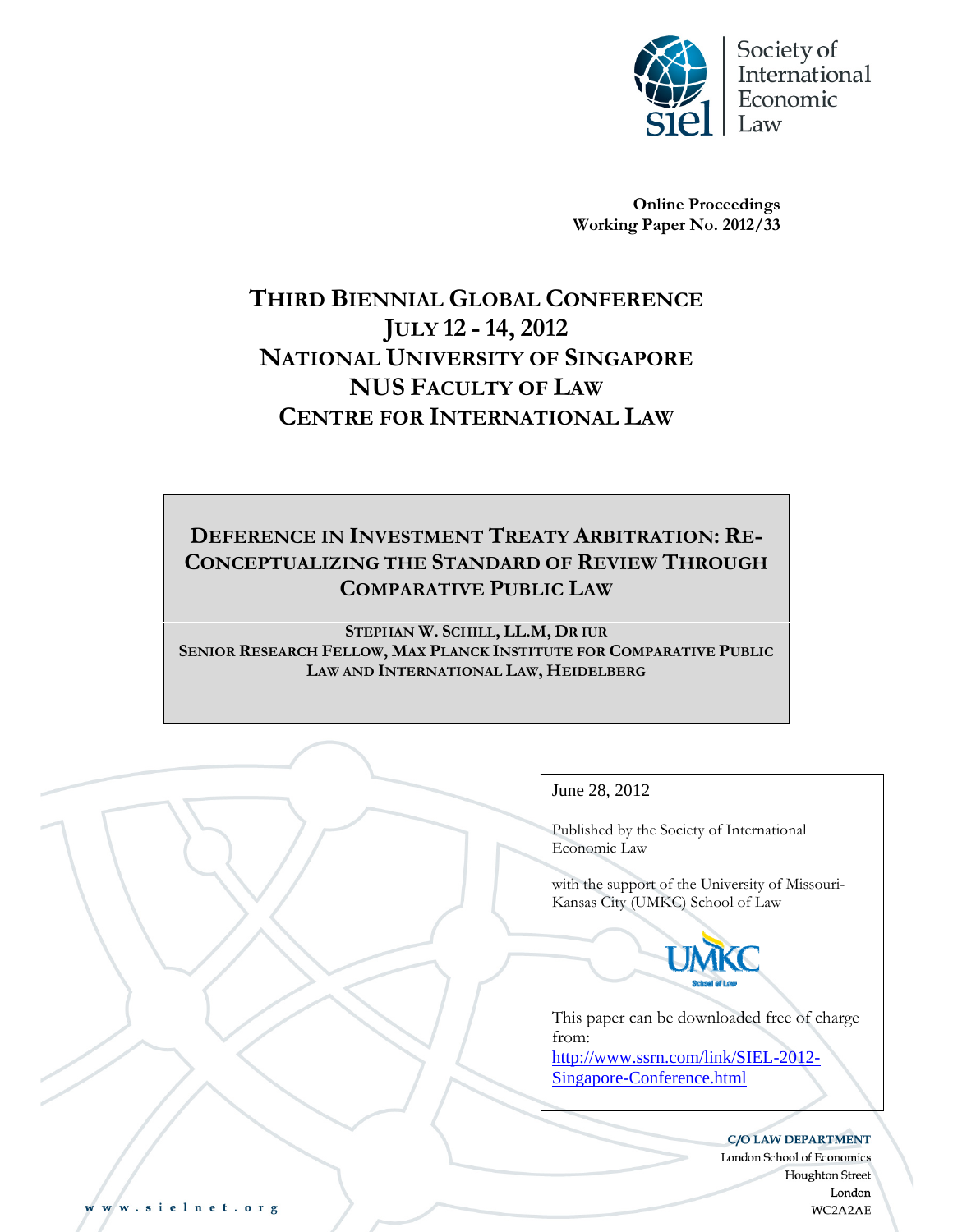## **Deference in Investment Treaty Arbitration: Re-conceptualizing the Standard of Review through Comparative Public Law**

*Stephan W. Schill*

#### **Abstract**

*The standard of review to be applied by investment treaty tribunals when reviewing host state conduct is a crucial, but still insufficiently analyzed issue. Although tribunals frequently make reference to "deference" as the applicable standard, the criteria they apply to concretize that concept remain uncertain and little predictable. What is more, the conceptual foundations of granting deference to host states are opaque. The present paper focuses on these foundations and argues that they are intrinsically connected to how investment treaty arbitration is qualified as either a form of commercial arbitration, a means to settle disputes under public international law, or as an internationalized form of judicial review in public law disputes. Siding with the latter, the present paper proposes to conceptualize the standard of review within a separation of powers framework that fuses domestic and international legal considerations in allocating power between states and arbitral tribunals. Within this framework, considerations originating from both international dispute settlement and comparative public law interact to determine and concretize the standard of review.*

#### **Table of Contents**

| L.                               |                                                                                                                                                                                              |  |
|----------------------------------|----------------------------------------------------------------------------------------------------------------------------------------------------------------------------------------------|--|
| II.                              | THE MANTRA OF DEFERENCE IN INVESTMENT TREATY ARBITRATION5                                                                                                                                    |  |
| A.<br>$\bf{B}$ .                 |                                                                                                                                                                                              |  |
| III.                             | <b>CONCEPTUAL FOUNDATIONS OF DEFERENCE IN INVESTMENT TREATY</b>                                                                                                                              |  |
| $\mathbf{A}$ .<br>$\mathbf{B}$ . | MASSAGING SOVEREIGNTY: INVESTMENT ARBITRATION'S PUBLIC INTERNATIONAL LAW                                                                                                                     |  |
| $\mathcal{C}$                    | INTERNATIONAL INVESTMENT LAW AS PUBLIC LAW: DEFERENCE AND THE SEPARATION OF                                                                                                                  |  |
| IV.                              | <b>FROM THE MANTRA OF DEFERENCE TOWARDS A THEORY OF DEFERENCE:</b>                                                                                                                           |  |
| A.<br>B.                         | THE INTERPLAY BETWEEN INTERNATIONAL LAW AND COMPARATIVE PUBLIC LAW 17<br>COMPARATIVE PUBLIC LAW AND THE SEPARATION OF POWERS FRAMEWORK 20<br>$\mathcal{I}$ .<br>2.<br>3.<br>$\overline{4}$ . |  |
| V.                               |                                                                                                                                                                                              |  |

<sup>\*</sup>  Senior Research Fellow, Max Planck Institute for Comparative Public Law and International Law, Heidelberg; Rechtsanwalt (admitted to the bar in Germany); Attorney-at-Law (New York); LLM International Legal Studies (New York University, 2006); Dr iur (Johann Wolfgang Goethe-Universität Frankfurt am Main, 2008). He can be contacted at schill@nyu.edu.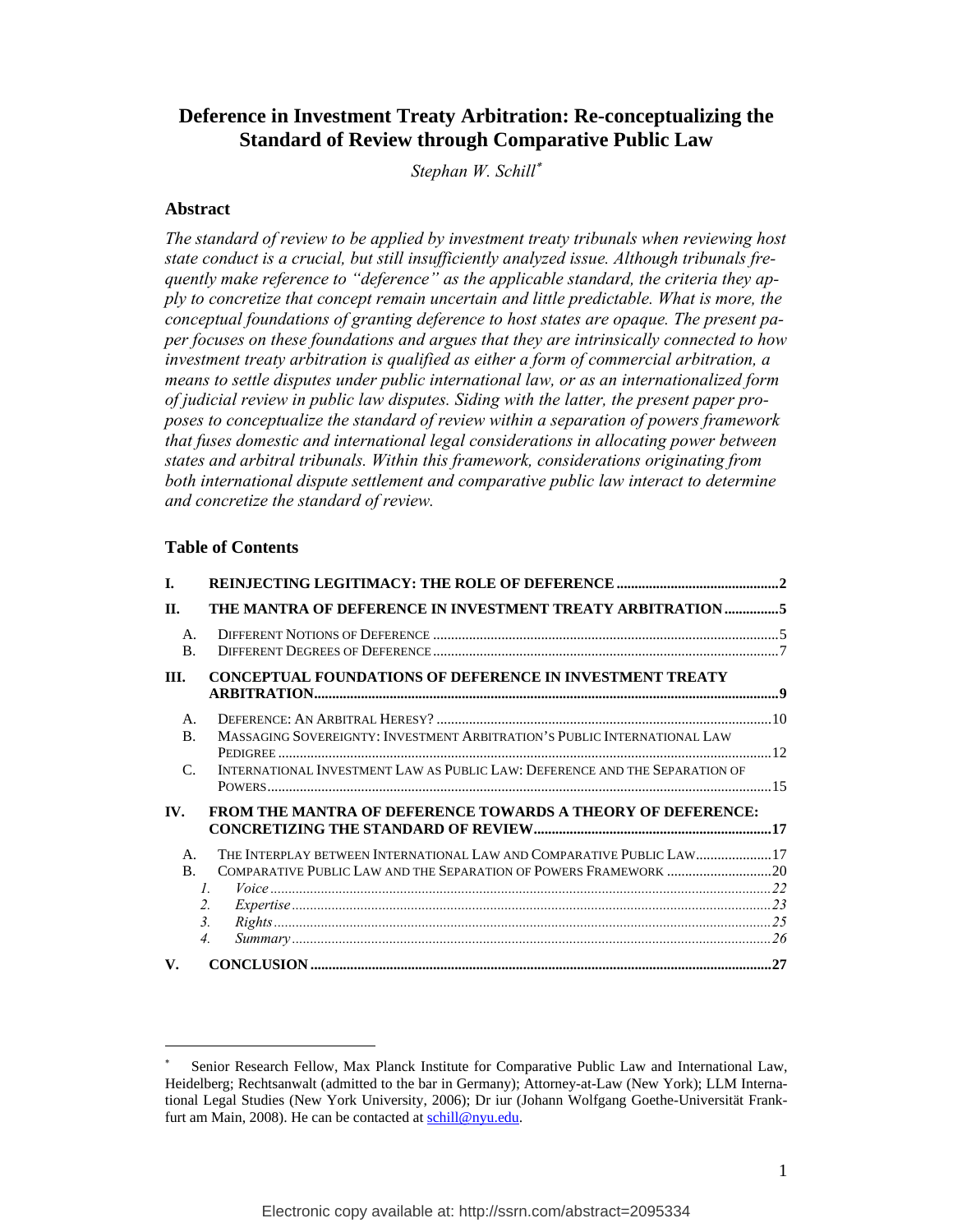#### **I. Reinjecting Legitimacy: The Role of Deference**

Investment treaties not only empower foreign investors by granting them protection against host state conduct independent of domestic law and domestic courts; they also grant considerable powers to arbitral tribunals to review government conduct, including central public policy decisions, under broadly formulated standards of treatment. The breadth and depth of arbitral powers and their impact on domestic law and policymaking become apparent in numerous cases. Prominent examples are investment arbitrations involving Argentina's economic crisis in  $2001/2002$ ,<sup>1</sup> water concessions in Bolivia, Argentina, and Tanzania,<sup>2</sup> an affirmative action program aiming to remedy injustices of the apartheid system in South-Africa,<sup>3</sup> bans of harmful chemicals in the United States and Canada,<sup>4</sup> protection of the environment in Germany, Canada, or Mexico,<sup>5</sup> anti-tobacco legislation in Uruguay and Australia,<sup>6</sup> or Germany's nuclear energy phaseout.<sup>7</sup>

These cases illustrate how deeply decisions of investment treaty tribunals can penetrate into the domestic legal sphere and redefine the relationship between private rights and public interests, locally as well as globally. It is for this reason that investment treaty arbitration has attracted a plethora of criticism by states, public interest NGOs, and academics in both public law and international law. One central concern – among others – is that arbitral tribunals use the vague standards of investment protection to intrude into the regulatory space of host states and become the ultimate controller

<sup>&</sup>lt;sup>1</sup> See, e.g., *CMS Gas Transmission Co v Argentine Republic*, ICSID Case No. ARB/01/8, Award, 12 May 2005; *LG&E Energy Corp., LG&E Capital Corp., LG&E International Inc v Argentine Republic*, ICSID Case No. ARB/02/1, Decision on Liability, 3 October 2006; *Continental Casualty Company v Argentine Republic*, ICSID Case No. ARB/03/9, Award, 5 September 2008; *National Grid Plc v The Argentine Republic*, UNCITRAL, Award, 3 November 2008; *Total SA v The Argentine Republic*, ICSID Case No. ARB/04/1, Decision on Liability, 27 December 2010; *Impregilo SpA v Argentine Republic*, ICSID Case No. ARB/07/17; *El Paso Energy International Company v The Argentine Republic*, ICSID Case No. ARB/03/15, Award, 31 October 2011 [all decisions and awards connected to investment treaty arbitrations are available, unless stated otherwise, either on the Investmentclaims website at http://www.investmentclaims.com or the Investment Treaty Arbitration website at http://italaw.com].

<sup>&</sup>lt;sup>2</sup> See, e.g., *Biwater Gauff (Tanzania) Ltd v United Republic of Tanzania*, ICSID Case No. ARB/05/22, Award of 24 July 2004; *Aguas del Tunari SA v Republic of Bolivia*, ICSID Case No. ARB/02/3, Decision on Respondent's Objections to Jurisdiction, 21 October 2005; *Suez, Sociedad General de Aguas de Barcelona SA, and Vivendi Universal SA v Argentine Republic*, ICSID Case No ARB/03/19 and *AWG Group v Argentine Republic*, Decision on Liability, 30 July 2010.<br><sup>3</sup> *Piero Foresti, Laura de Carli and others v Republic of South Africa*, ICSID Case No. ARB(AF)/07/1,

Award, 4 August 2010.

<sup>4</sup> See, e.g., *Methanex Corporation v United States*, UNCITRAL (NAFTA), Final Award of the Tribunal on Jurisdiction and Merits, 3 August 2005; *Chemtura Corporation (formerly Crompton Corporation) v Government of Canada*, UNCITRAL (NAFTA), Award, 2 August 2010.

*Vattenfall AB, Vattenfall Europe AG, Vattenfall Europe Generation AG & Co KG v Federal Republic of Germany*, ICSID Case No. ARB/09/6, Request for Arbitration, 30 March 2009; *Metalclad Corporation v The United Mexican States*, ICSID Case No. ARB(AF)/97/1 (NAFTA), Award, 30 August 2000; *SD* 

<sup>&</sup>lt;sup>6</sup> FTR Holding SA, Philip Morris Products S.A. and Abal Hermanos SA v Oriental Republic of Uruguay, ICSID Case No. ARB/10/7, Notice of Arbitration, 19 February 2010 (pending); *Philip Morris Asia Limited v Australia,* UNCITRAL, Notice of Arbitration, 21 November 2011 (pending). See further Tania Voon and Andrew Mitchell, 'Time to Quit? Assessing International Investment Claims against Plain Tobacco Packaging in Australia', 14 J Int'l Econ L (2011) 515; Valentina S. Vadi, 'Global Health Goverance at a Crossroads: Trademark Protection v. Tobacco Control in International Investment Law', 48 Stanford J Int'l L (2012) 93.

<sup>7</sup> *Vattenfall AB and others v Federal Republic of Germany*, ICSID Case No. ARB/12/12, registered 31 May 2012 (pending).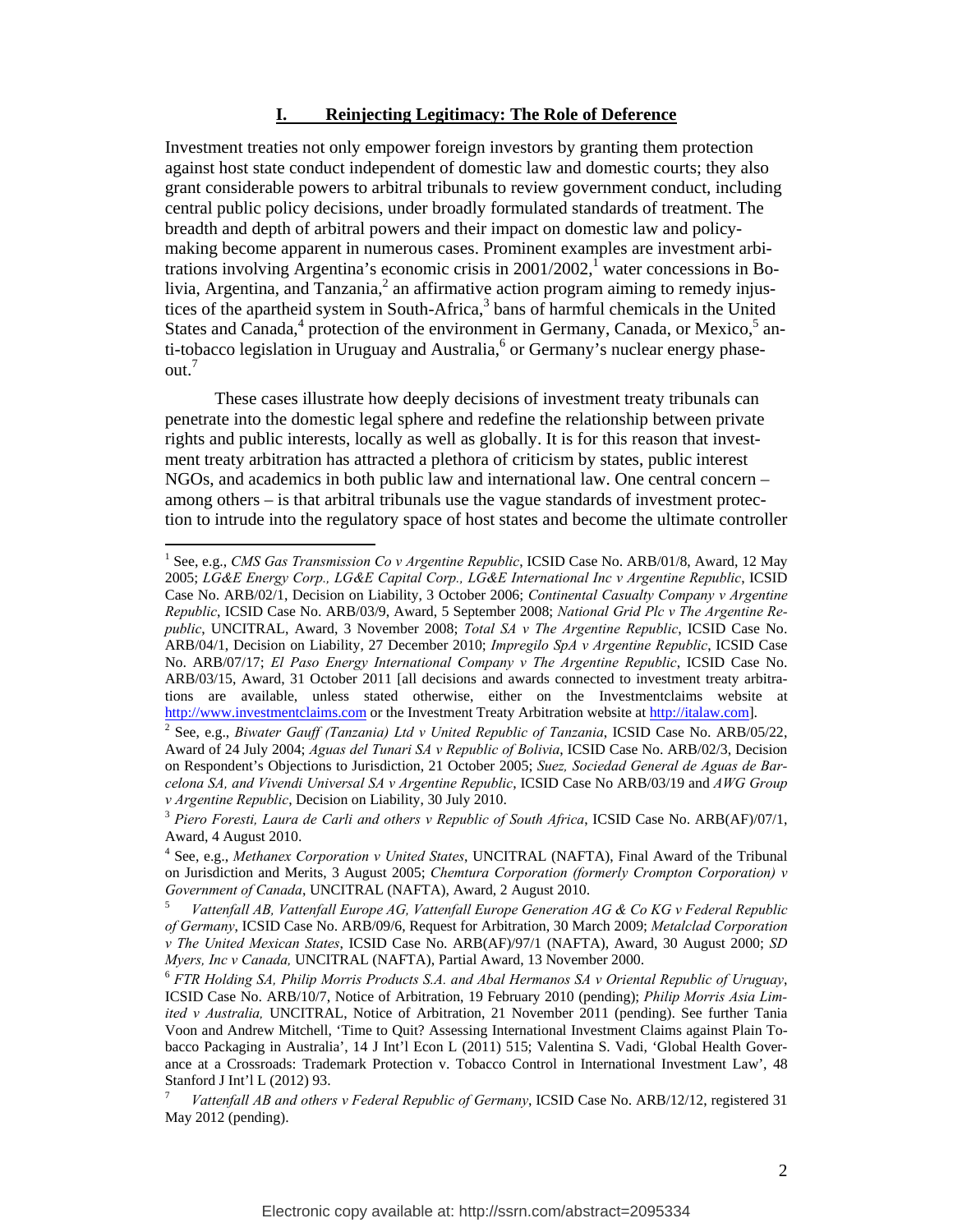of central public policy decisions as they limit domestic courts and domestic regulators of exercising jurisdiction.<sup>8</sup> These concerns, critics point out, reflect in state practice, including in the withdrawal of some states from the ICSID Convention and international investment treaties,<sup>9</sup> in some reluctance to comply with awards of investment tribunals,<sup>10</sup> in a recalibration of central provisions of investment treaties and model treaties,<sup>11</sup> and in calls for replacing investment arbitration with dispute settlement in domestic courts,<sup>12</sup> in a to-be-established standing international investment court,<sup>13</sup> or in state-tostate arbitration.<sup>14</sup>

Yet, in order to channel the powers given to arbitral tribunals and to prevent them from interpreting investment treaties as overly restrictive of state sovereignty one should not only consider how to renegotiate, and thus recalibrate, investment treaties. It is equally important to reconsider the role of arbitral tribunals. Thus, apart from the question of how substative investment law should be interpreted and concretized, a still not sufficiently studied issue is the level of scrutiny or standard of review that arbitral tribunals should apply when reviewing host government conduct.<sup>15</sup> Such standards can range from complete deference under non-justiciability-doctrines resulting in an absence of arbitral review to reconsidering any factual or legal determinations made at the domestic level *de novo*. 16 Finding the appropriate place for arbitral tribunals on this scale, and developing standards of review that balance protection of foreign investors and public interests, is one way, amongst others, of (re-)injecting legitimacy into in-

<sup>8</sup> See, for example, the recently published Public Statement on the International Investment Regime, 31 August 2010, http://www.osgoode.yorku.ca/public\_statement/documents/ Public%20Statement.pdf; Muthucumaraswamy Sornarajah, 'A Coming Crisis: Expansionary Trends in Investment Treaty Arbitration', in Karl P. Sauvant (ed), *Appeals Mechanism in International Investment Disputes* (2008), at 39-45.<br><sup>9</sup> Cf UNCTAD, Dopunsition of the ICSID Convention and PITs: Impact on Investor State Claims

<sup>&</sup>lt;sup>9</sup> Cf UNCTAD, Denunciation of the ICSID Convention and BITs: Impact on Investor-State Claims, IIA Issue Note No. 2 (December 2010),  $\frac{http://www.unctad.org/en/Docs/webdiaeia20106_en.pdf}{http://www.unctad.org/en/Docs/webdiaeia20106_en.pdf}.$ 

 $10$  On non-compliance with investor-state arbitration see Loukas Mistelis and Crina M. Baltag, 'Recognition and Enforcement of Arbitral Awards and Settlement in International Arbitration: Corporate Attitudes and Practices', 19 Am Rev Int Arb (2009) 319, at 354–61; Crina M. Baltag, 'Enforcement of Arbitral Awards against States', 19 Am Rev Int Arb (2009) 391.

<sup>&</sup>lt;sup>11</sup> See Peter Muchlinski, 'Trends in International Investment Agreements, 2008/2009: Review of the Model Bilateral Investment Treaties of Norway, South Africa and the United States', in Karl P. Sauvant (ed), *Yearbook on International Investment Law and Policy 2009-2010* (2010) 41; José E. Alvarez, 'Why are we 'Re-calibating' our Investment Treaties?', 4 World Arbitration & Mediation Review (2010) 143.

<sup>&</sup>lt;sup>12</sup> See Public Statement (n 8), at para. 14.<br><sup>13</sup> Gue Ven Herten, *Investment Treaty Ark* 

<sup>&</sup>lt;sup>13</sup> Gus Van Harten, *Investment Treaty Arbitration and Public Law* (2007), at 180-184.<br><sup>14</sup> In April 2011, Australia announced that it will discontinue including investor-State dispute settlement provisions in future investment treaties. See Gillard Government Trade Policy Statement: Trading Our Way to More Jobs and Prosperity, http://www.dfat.gov.au/publications/trade/trading-our-way-tomore-jobs-and prosperity-pdf, at 14.

<sup>&</sup>lt;sup>15</sup> For the nascent literature on this issue see William Burke-White and Andreas von Staden, 'Private Litigation in a Public Law Sphere: The Standard of Review in Investor-State Arbitrations', 35 Yale Journal of International Law (2010) 283; William Burke-White and Andreas von Staden, 'The Need for Public Law Standards of Review in Investor-State Arbitrations', in Stephan Schill (ed), *International Investment Law and Comparative Public Law* (2010) 689; Caroline Henckels, 'Indirect Expropriation and the Right to Regulate: Revisiting Proportionality Analysis and the Standard of Review in Investor-State Arbitration', 15 J Int'l Econ L (2012) 223; Anthea Roberts, 'The Next Battleground. Standards of Review in Investment Treaty Arbitration', in Albert Jan van den Berg (ed), *ICCA Congress Series no. 16* (2012) (forthcoming); Rahim Moloo and Justin Jacinto, 'Standards of Review and Reviewing Standards: Public Interest Regulation in International Investment Law', in Karl P. Sauvant (ed), *Yearbook on International Investment Law and Policy 2011-2012* (2012) (forthcoming).<br><sup>16</sup> See Henckels (n 15), at 238 (with further references).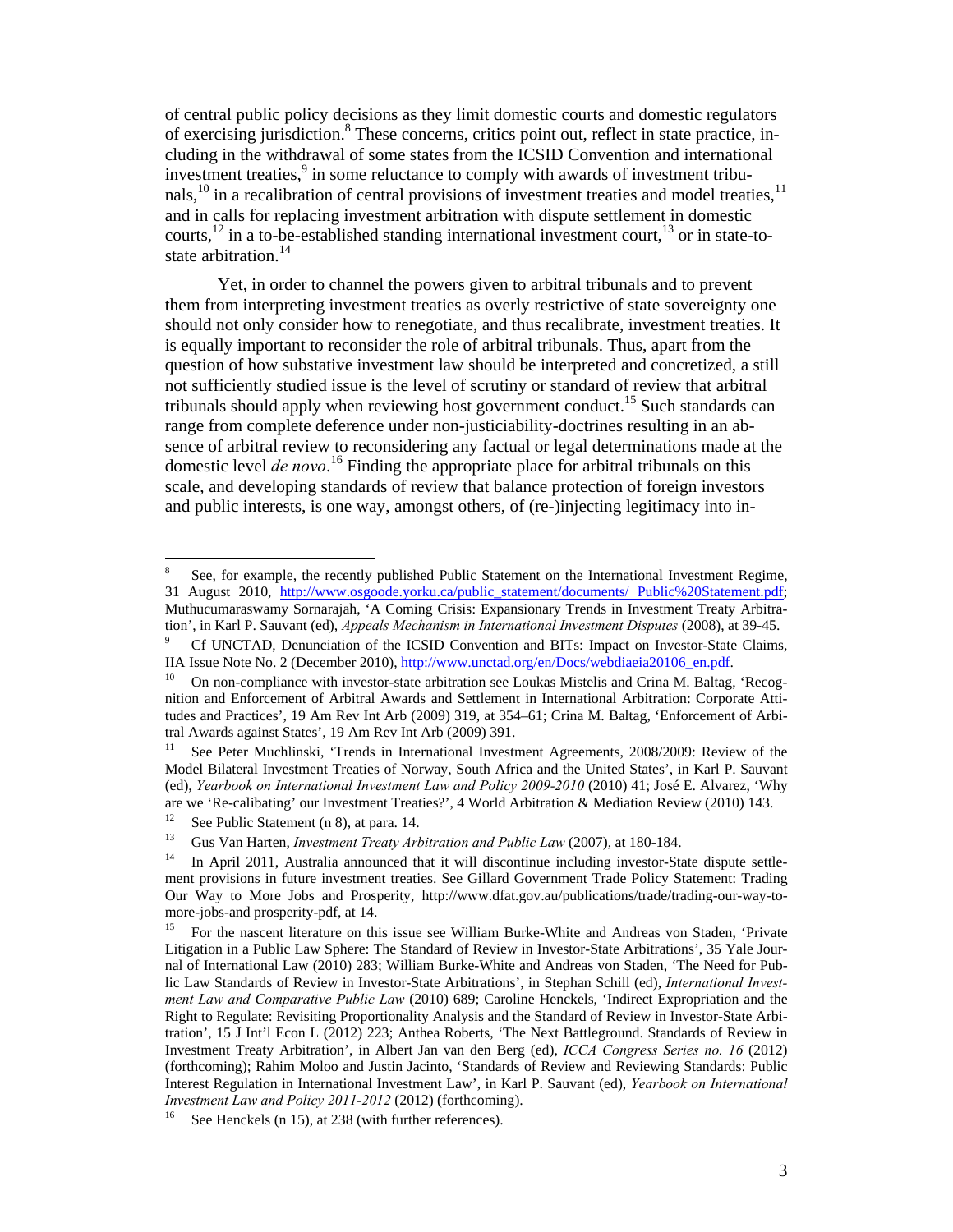vestment treaty arbitration.<sup>17</sup> It may contribute to ensuring the system's long-term viability without the imminent need to redraft investment treaties or to make institutional changes to investment treaty arbitration as it currently stands.

Investment treaty tribunals are aware of the task they face and, to a large extent, are receptive to granting deference to host state institutions. Yet, to the extent they invoke the notion of deference, they attribute different meanings to it. Moreover, they treat it as a mantra rather than develop it as part of a theoretical framework structuring the power relations between states and tribunals (see Part II). The conceptual foundations of granting deference to host state conduct therefore remain unclear. Accordingly, it is my objective in the present article to lay out these foundations and indicate the pillars upons which the standard of review in investment treaty arbitration should rest. By contrast, I do not aim at providing an exhaustive account of how the standard of review should be concretized and applied to individual cases.

Considering the conceptual foundations for a theory of deference is all the more important as competing views exist on the function and nature of investment treaty arbitration that affect the standard of review. As I will argue, investment treaty arbitration is neither a form of commercial arbitration nor a traditional institution of dispute settlement under public international law. Instead, it constitutes an internationalized form of judicial review that has both a domestic public law function and a function for international investment law as a whole (see Part III). Investment treaty tribunals function both as substitutes for domestic courts in reviewing government conduct and as law-makers at the international level in concretizing and further developing international investment law through their jurisprudence. They do not function as simple *bouches de la loi*, but themselves exercise public authority in interacting with other public decision-makers at the domestic and the international level. This setting suggests that deference, or more generally the standard of review, should be framed as a public law concept connected to the separation of powers-doctrine. Exercising deference then finds its justification in the idea of constraining public power by allocating it among different actors. Investment treaty tribunals, in turn, should apply some degree of deference because because domestic and international courts equally do so when reviewing acts by other public decisionmakers.

Determining the precise degree of deference in investment treaty arbitration must take account of the dual function arbitral tribunals have as public bodies at the domestic and the international level. The standard of review applied by arbitral tribunals, in consequence, must fuse domestic and international legal considerations (see Part IV). It cannot be developed, as is often done, in a comparative fashion solely by drawing on the standard of review applied by either domestic or international courts. Instead, in concretizing the standard of review one must draw on both international and domestic law and practice regarding the allocating of power between public institutions in a separation of powers framework. Only then will it be possible to do justice to the specificities of investment treaty arbitration and its differences with both domestic and international judicial review and dispute settlement.

<sup>17</sup> See further Stephan W. Schill, 'Enhancing International Investment Law's Legitimacy: Conceptual and Methodological Foundations of a New Public Law Approach', 52 Va J Int'l L (2011) 57.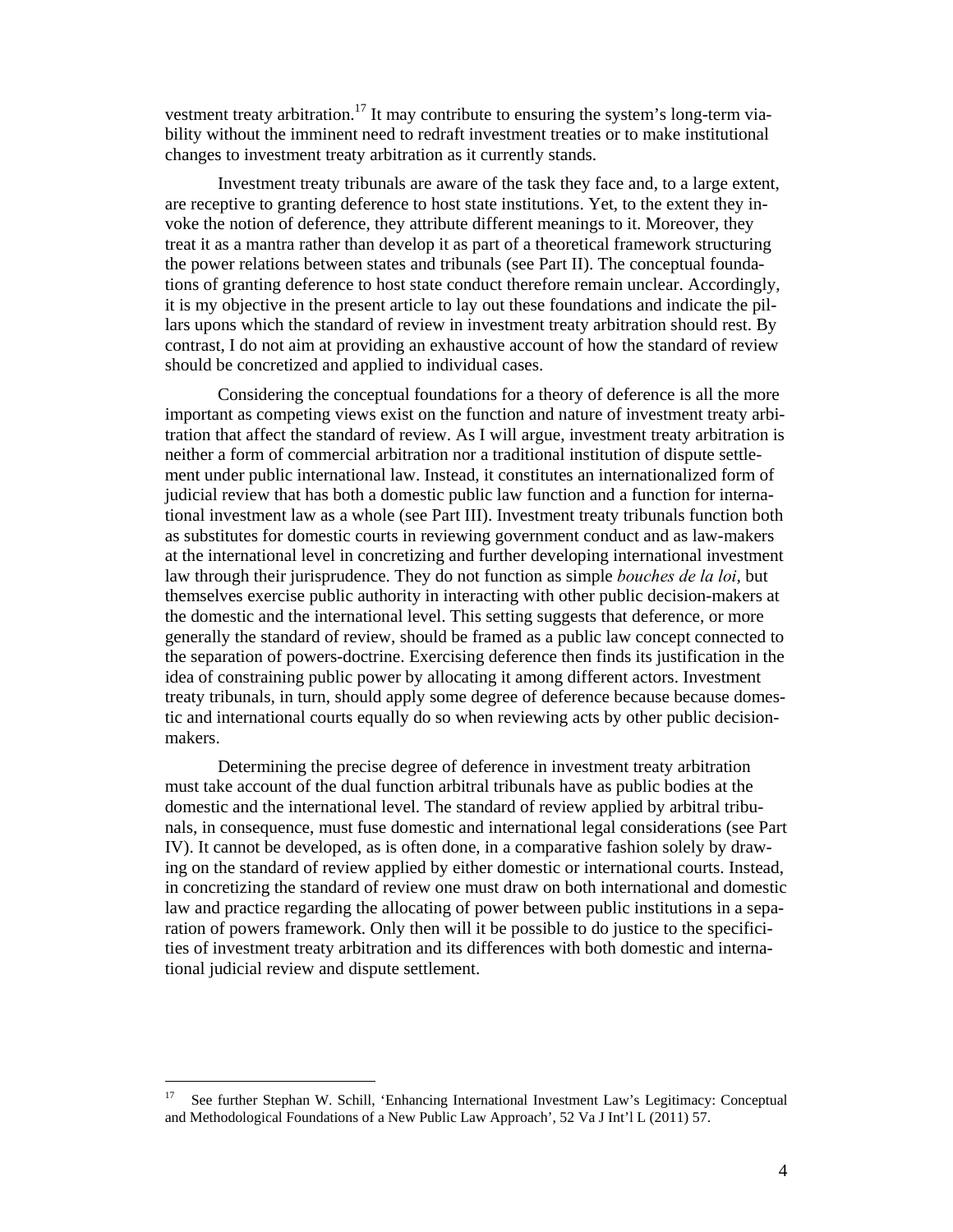#### **II. The Mantra of Deference in Investment Treaty Arbitration**

Investment treaty tribunals do not ignore that the standard of review in relation to host state conduct is an important concern for understanding their role vis-à-vis states. In fact, a review of arbitral jurisprudence suggests that the concept they use to fashion the standard of review is deference. Yet, the term itself is not used in a uniform fashion and often repeated in a mantra-like fashion (A.). Furthermore, arbitral tribunals do not always agree on what degree of deference is appropriate under which circumstances (B.). This suggests that there is continued uncertainty as to conceptual foundations of deference as the standard of review in investment treaty arbitrations.

#### *A. Different Notions of Deference*

Investment treaty tribunals often refer to the notion of deference, but attribute different meanings to it. First, deference can refer to the idea that international courts and tribunals have to respect the treaty-making power of states, including authoritative interpretations by contracting parties, $^{18}$  and that tribunals should not rewrite treaty-obligations they disagree with for policy reasons.<sup>19</sup> This meaning of deference concerns the limits of a court's or tribunal's power to interpret the governing law vis-à-vis states as the masters of the treaty in question. Conceptually, this notion of deference is embedded in the traditional framework that international law and national law are strictly separate spheres and that international dispute settlement bodies are to give effect to the common will of the contracting states parties, of which they are agents.

Second, deference can refer to an interpretive principle for interpreting international treaties, including investment treaties, in a state-friendly (or sovereignty-friendly) manner. This *in dubio mitius*-principle has occasionally been applied by international courts and tribunals,<sup>20</sup> including by investment treaty tribunals,<sup>21</sup> but is rightly rejected in the great majority of cases as a principle alien to the Vienna Convention on the Law of Treaties and to customary law principles of treaty interpretation.<sup>22</sup> It is inappropriate

 $18\,$ 18 Consider how various tribunals, some deferential, others not, have dealt with the FTC Note of Interpretation on fair and equitable treatment under Article 1105(1) NAFTA. See Stephan W. Schill, *The Multilateralization of International Investment Law* (2009), at 268-275.<br><sup>19</sup> See *Siag and Vecchi v Republic of Egypt*, ICSID Case No ARB/05/15, Decision on Jurisdiction, 11

April 2007, para.127 ("On the matter of interpretation of the international instruments involved in this case it was submitted that the Tribunal should give *deference* to the negotiated language of the treaty, including how Egypt and Italy chose to define 'natural person' and 'protected investment.' The Tribunal should not rewrite the BIT to achieve policy ends. If it did so, the Tribunal would be replacing its judgment for that of the Contracting States.").

<sup>&</sup>lt;sup>20</sup> See generally Luigi Crema, 'Disappearance and New Sightings of Restrictive Interpretation(s)', 21 EJIL (2010) 681.

<sup>21</sup> See, for example, *SGS Société Générale de Surveillance SA v Islamic Republic of Pakistan*, ICSID Case No. ARB/01/13, Decision of the Tribunal on Objections to Jurisdiction, 6 August 2003, para. 171 (pointing out that "the appropriate interpretive approach is the prudential one summed up in the literature as *in dubio pars mitior est sequenda*, or more tersely, *in dubio mitius*").<br><sup>22</sup> See *Case Concerning the Dispute Regarding Navigational and Related Rights (Costa Rica v Nicara-*

*gua)*, Judgment, 13 July 2009, para. 48, available at http://www.icj-cij.org (pointing out that "[w]hile it is certainly true that limitations of the sovereignty of a State over its territory are not to be presumed, this does not mean that treaty provisions establishing such limitations, such as those that are in issue in the present case, should for this reason be interpreted *a priori* in a restrictive way"). For cases in investment arbitration rejecting this principle see, for example. *The Loewen Group, Inc and Raymond L. Loewen v United States of America*, ICSID Case No. ARB(AF)/98/3 (NAFTA), Decision on Hearing of Respondent's Objection to Competence and Jurisdiction, 5 January 2001, para. 51; *Ethyl Corporation v Canada*, UNCITRAL/NAFTA, Award on Jurisdiction, 24 June 1998, para. 55; *Eureko v Poland*, Partial Award, 19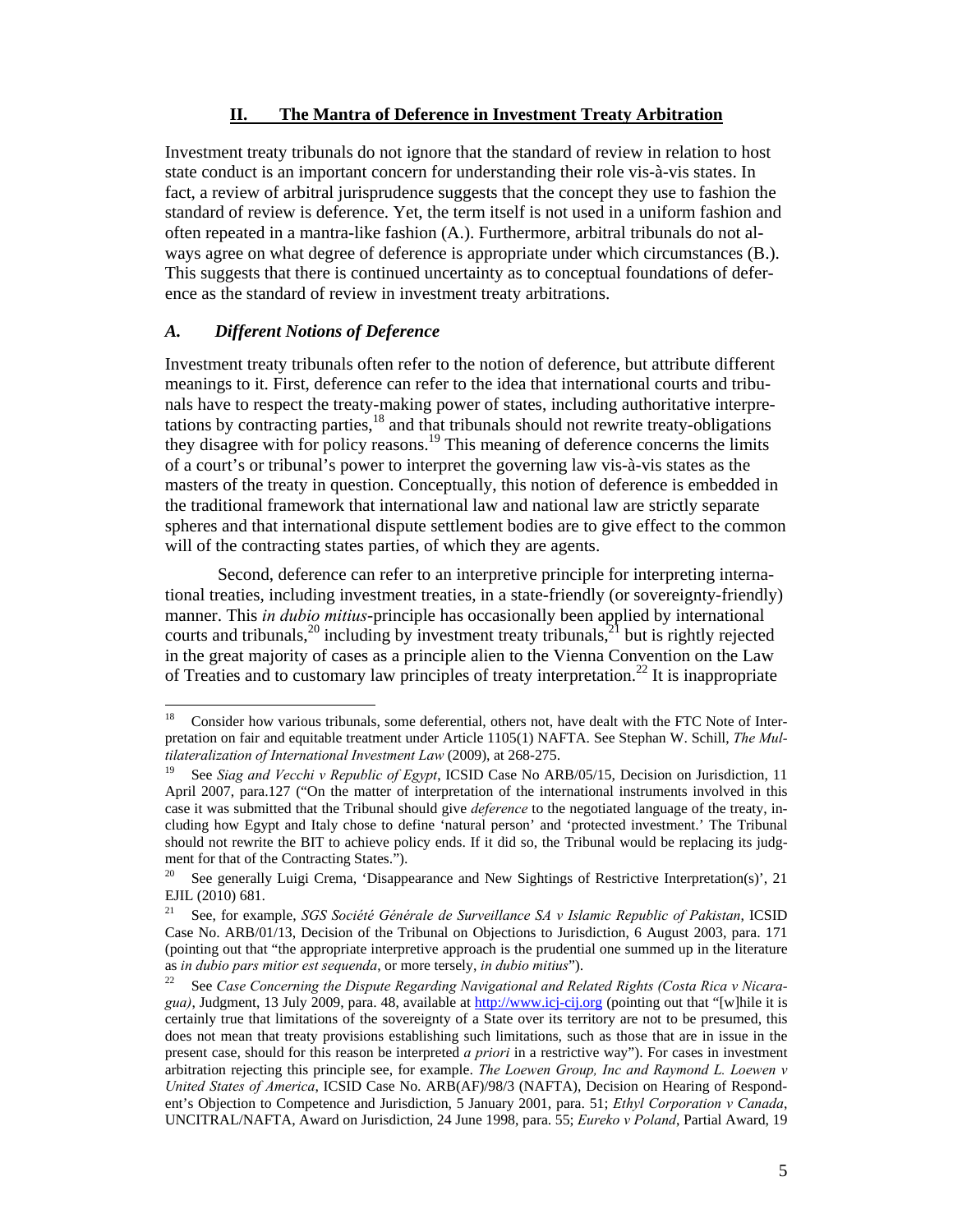as a principle of treaty interpretation because being deferent to one contracting state's sovereignty means disregarding the other contracting state's entitlement to have its treaty rights enforced. Conceptually, this notion of deference is equally grounded in the idea of an international legal order that is strictly separate from domestic legal systems.

Finally, and that is the relevant concept in the present context, deference is used to designate a margin of appreciation, a space for maneuver, within which host state conduct is exempt from fully fledged review by an international court or tribunal.<sup>23</sup> Here deference refers to a limitation in a court's or tribunal's level of scrutiny concerning decisions taken or determinations made by a host state institutions because the adjudicator respects the reasons for a state's decision or conduct even if its own assessment might be different.<sup>24</sup> The resultant standard of review can range from full deference, where the assumptions and determinations underlying the decision under review, as well as the decision itself, are not questioned, to *de novo* review, where the decision and its motivation are fully scrutinized and taken anew by the reviewing body.<sup>25</sup> Deference therefore concerns the institutional relationship between the decision-making body and the reviewing body and has to be distinguished from the normative flexibility, or content, given to the substantive obligations at stake. $^{26}$ 

Deference can involve several dimensions. It can refer to the respect an arbitral tribunal pays to the determination of facts by a domestic agency or a domestic court, to the state's substantive policy choices, including the weight attributed to non-investment interests, and to the interpretation of law, both domestic and international, by the decision-making body whose decision is under review. The Tribunal in *S.D. Myers v. Canada* perhaps most clearly caught these different dimensions when it stated that investment treaty tribunals

d[o] not have an open-ended mandate to second-guess government decision-making. Governments have to make many potentially controversial choices. In doing so, they may appear to have made mistakes, to have misjudged the facts, proceeded on the basis of a misguided economic or sociological theory, placed too much emphasis on some social values over others and adopted solutions that are ultimate-

August 2005, para. 258; *United Parcel Service of America, Inc v Government of Canada*, UN-CITRAL/NAFTA, Award on Jurisdiction, 22 November 2002, para. 40; *Mondev International Ltd v United States of America*, ICSID Case No. ARB(AF)/99/2, Award, 11 October 2002, para. 43; *Amco Asia Corporation and Others v The Republic of Indonesia*, ICSID Case No. ARB/81/1, Decision on Jurisdiction, 25 September 1983, para. 14(i); *Siemens AG v The Argentine Republic,* ICSID Case No. ARB/02/8, Decision on Jurisdiction, 3 August 2004, para. 81.

<sup>&</sup>lt;sup>23</sup> See Yuval Shany, 'Toward a General Margin of Appreciation Doctrine in International Law', 16 EJIL (2005) 907.

<sup>&</sup>lt;sup>24</sup> Cf in the context of UK constitutional adjudication Aileen Kavanagh, 'Deference or Defiance? The Limits of the Judicial Role in Constitutional Adjudication', in Grant Huscroft (ed), *Expounding the Constitution: Essays in Constitutional Theory* (2008) 184, at 185–186.<br><sup>25</sup> Cf Kavanagh (n 24), at 186; Henckels (n 15), at 238.

 $26$  Both substantive and procedural aspects are sometimes considered together under the notion of standard of review. See, for example, Moloo and Jacinto (n 15). For present purposes and despite a close mutual interrelationship between substance and procedure the concept of standard of review is understood in the present article as a matter concerning the institutional and procedural relations between different decision-making bodies, namely that between reviewing and reviewed institution. In this sense also Kavanagh (n 24), at 190; Henckels (n 15), at 239. This does not mean, however, that the standard of review is entirely independent of the substantive standards of treatment or additive to it. Instead, the substantive standards of treatment often influence, or even determine, the standard of review. Cf. *Glamis Gold Ltd v United States of America*, UNCITRAL/NAFTA, Award, 8 June 2009, para. 617.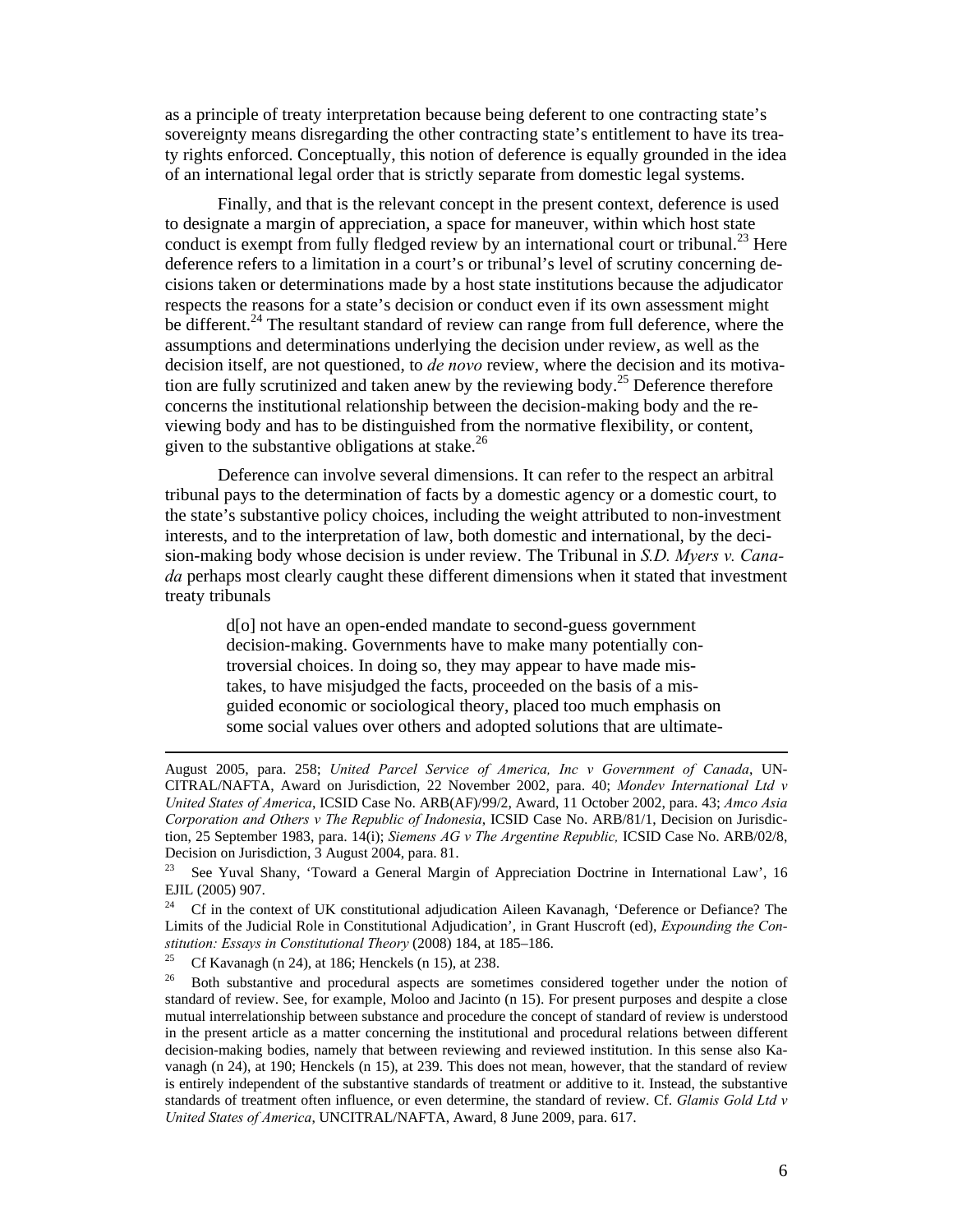ly ineffective or counterproductive. The ordinary remedy, if there were one, for errors in modern governments is through internal political and legal processes, including elections.<sup>27</sup>

#### *B. Different Degrees of Deference*

Although many investment treaty tribunals share this conceptualization of deference, they differ as to the degree of deference they accord to government conduct. At one end of the spectrum, many tribunals depart, in scrutinizing government conduct, from a presumption of deference. For them, according deference is an underlying principle of international dispute settlement. For example, the Tribunal in *S.D. Myers v. Canada*, followed by a number of other tribunals, stated that the determination of whether a state has violated the fair and equitable treatment standard

must be made in the light of the high measure of deference that international law generally extends to the right of domestic authorities to regulate matters within their own borders.<sup>28</sup>

Deference, in that understanding, is a parameter of the relationship between international and domestic law and protects a state's domestic policy space against control by international law and international tribunals.

Likewise, the Tribunal in *Tecmed v. Mexico* observed that, in determining whether a regulatory act constituted an indirect expropriation,

> the analysis starts at the due deference owing to the State when defining the issues that affect its public policy or the interests of society as a whole, as well as the actions that will be implemented to protect such values, such situation does not prevent the Arbitral Tribunal, without thereby questioning such due deference, from examining [...] whether such measures are reasonable with respect to their goals, the deprivation of economic rights and the legitimate expectations of who suffered such deprivation.<sup>29</sup>

Similarly, as regards decisions by domestic courts, several investment treaty tribunals have emphasized that they are not court of appeals, but have a more limited mandate that requies deference vis-à-vis domestic courts. Thus, the Tribunal in *Azinian v. Mexico* observed:

The possibility of holding a State internationally liable for judicial decisions does not, however, entitle a claimant to seek international review of the national court decisions as though the international jurisdiction seised has plenary appellate jurisdiction. […] What must be

<sup>27</sup> 

<sup>&</sup>lt;sup>27</sup> SD Myers Inc v Canada (n 5), para. 261.<br><sup>28</sup> Ibid., para. 263. Similarly, *Saluka Investments BV (The Netherlands) v Czech Republic*, UNCITRAL, Partial Award, 17 March 2006, paras. 304 et seq.; *Continental Casualty v Argentine Republic* ( n 1), para. 181; *Glamis Gold v United States* (n. 26), para. 617; *Joseph Charles Lemire v Ukraine*, ICSID Case No. ARB/06/18, Decision on Jurisdiction and Liability, 14 January 2010, para. 505; *Gemplus S.A., SLP S.A., Gemplus Industrial S.A. de C. V. and Talsud S.A. v. The United Mexican States*, ICSID Case Nos. ARB(AF)/04/3 and ARB(AF)/04/4, para. 6-26.

<sup>29</sup> *Tecnicas Medioambientales Tecmed SA v The United Mexican States*, ICSID Case No. ARB(AF)/00/2, Award, 29 May 2003, para. 122.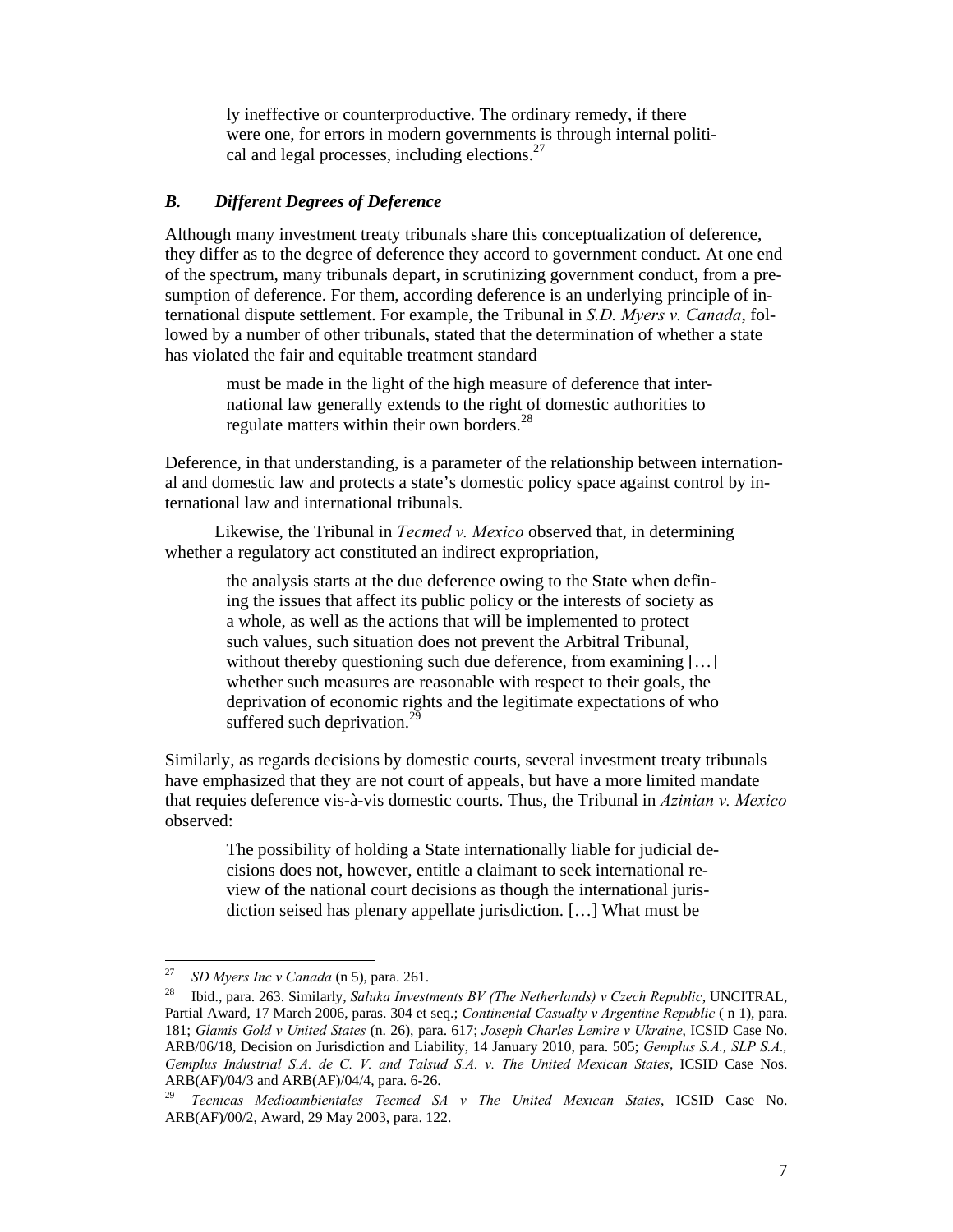shown is that the court decision itself constitutes a violation of the treaty.<sup>30</sup>

As these examples show, many investment treaty tribunals consider that in devising the appropriate standard of review they need to depart from a considerable degree, if not even a presumption, of deference towards host state conduct.

This position, however, is not uniformly held among investment treaty tribunals. Other tribunals suggest a more differentiated approach. The Tribunal in *Chevron v. Ecuador*, for example, distinguished in a case dealing with denial of justice for undue delay and manifestly unjust judgments of domestic courts as follows:

[...] the uncertainty involved in the litigation process [...] is taken into account in determining the standard of review. […] if the alleged breach were based on a manifestly unjust judgment rendered by the Ecuadorian court, the Tribunal might apply deference to the court's decision and evaluate it in terms of what is "juridically possible" in the Ecuadorian legal system. However, in the context of other standards such as undue delay [ $\dots$ ] no such deference is owed.<sup>31</sup>

Thus, while denial of justice for manifestly unjust decisions mandated considerable deference vis-à-vis domestic courts, denial of justice for of undue delay merited no such deference. The difference between both situations, it seems, is that the former situation concerned the interpretation by the domestic court of its own domestic law, whereas the latter concerned a state's obligations under international law in regard of the duration of domestic court proceedings.

Differences in how investment treaty tribunals devise the standard of review can also be seen in other cases. Thus, the arbitral tribunals in *CMS v. Argentina*, <sup>32</sup> *BG v. Argentina*, <sup>33</sup> *Sempra v. Argentina*, 34 and *Enron v. Argentina*35 did not grant Argentina much policy space in examining whether Argentina's emergency legislation constituted the "only way" to react to its economic and financial crisis under the international law concept of necessity, while other tribunals were more deferential, notably the tribunals in *LG&E v. Argentina*, <sup>36</sup> *Continental Casualty v. Argentina*, 37 and *Total v. Argentina*. 38

 $30<sub>1</sub>$ 30 *Robert Azinian, Kenneth Davitian & Ellen Baca v The United Mexican States*, ICSID Case No. ARB (AF)/97/2, Final Award, 1 November 1999, para. 99. See also *ADF Group Inc v United States*, ICSID Case No. ARB (AF)/00/1, Final Award, 9 January 2003, para. 190; similarly concerning the restriction of a NAFTA Chapter 11 tribunal to find breaches of NAFTA, not of general international law or domestic law *Roy Feldman Karpa v United Mexican States*, ICSID Case No. ARB(AF)/99/1, Interim Decision on

<sup>&</sup>lt;sup>31</sup> Chevron Corporation and Texaco Petroleum Company v The Republic of Ecuador, UNCITRAL, PCA Case No. 34877, Partial Award on the Merits, 30 March 2010, para. 379. Critical also *Chemtura v Canada* (n 4), paras. 123 and 134 (no deference with regard to fact-finding, but deference as regards science-based decision-making of domestic administrative agencies).

<sup>32</sup>*CMS v Argentina* (n 1), paras. 304-394. 33 *BG Group Plc v Argentina*, UNCITRAL, Award, 24 December 2007, paras. 381-387, 407-412 (the award has meanwhile been set aside in first instance by a US Court).

<sup>34</sup> *Sempra Energy International v The Argentine Republic*, ICSID Case No. ARB/02/16, Award, 28 September 2007, paras. 325-397 (this award has meanwhile been annulled).

<sup>35</sup> *Enron Corporation and Ponderosa Assets, LP v Argentine Republic*, ICSID Case No. ARB/01/3, Award, 22 May 2007, paras. 288-345 (this award has meanwhile been annulled).

<sup>36</sup> *LG&E Energy Corp., LG&E Capital Corp., LG&E International Inc v The Argentine Republic* (n 1), paras. 201-266.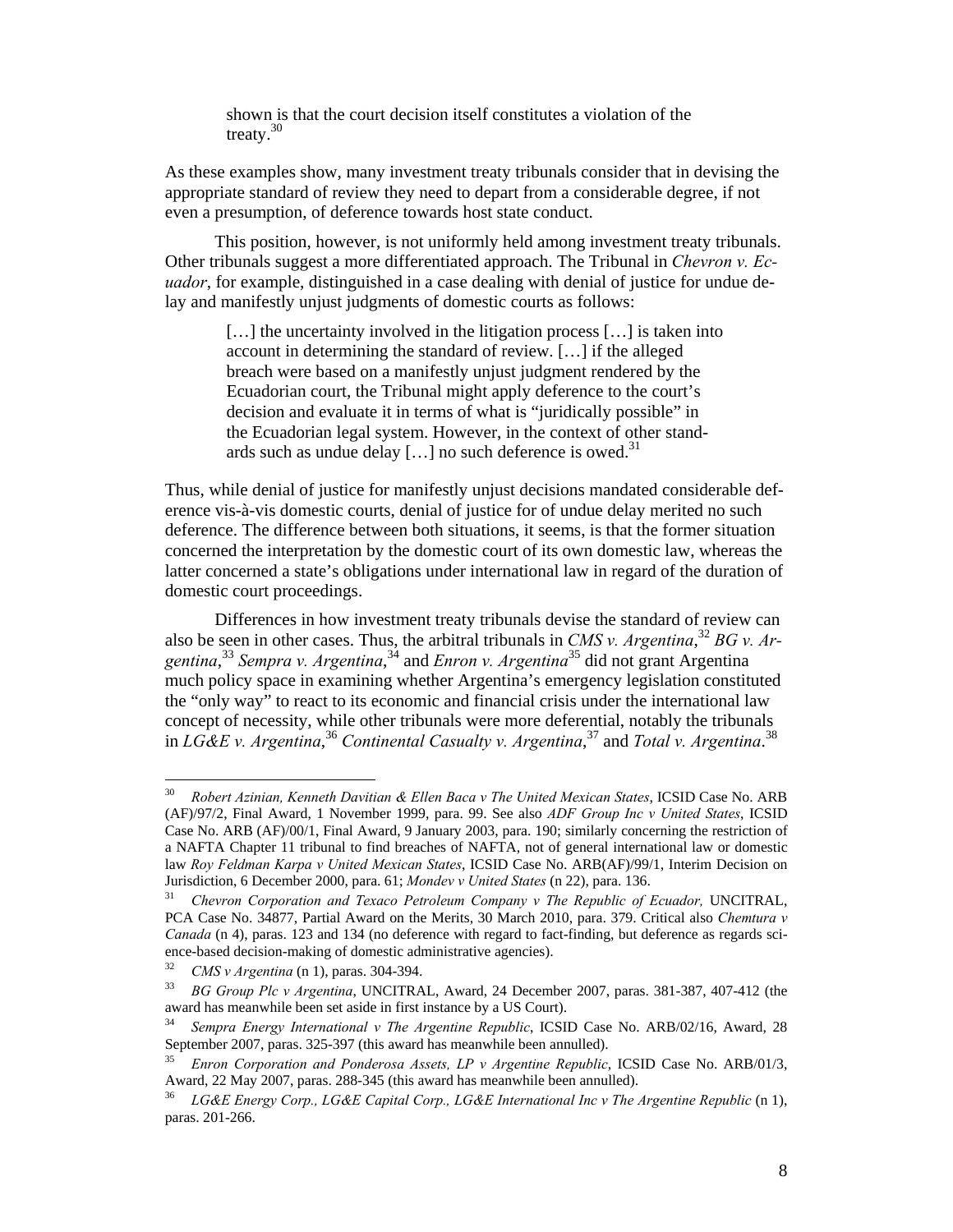As the above mentioned statements show, the notion of deference is frequently used in investment treaty arbitration. Yet, arbitral jurisprudence is unsettled on how to conceptualize deference, on what degree of deference to accord when reviewing host state conduct, and on the factors that should influence the appropriate standard of review. Above all, arbitral tribunals do not explain why deference should be paid to certain acts and determinations of host states but not to others, and how to distinguish between them. All in all, to the extent deference is mentioned as influential in the decision-making of investment treaty tribunals,<sup>39</sup> it reminds more of a mantra that is repeated incessantly, than the result of well-reasoned reflection. This does not only compromise the predictability in decision-making of arbitral tribunals, but indicates a more general insecurity as to the conceptual foundations of deference and the appropriate standard of review to be applied in investment treaty arbitration.

#### **III. Conceptual Foundations of Deference in Investment Treaty Arbitration**

Any inquiry into the conceptual foundations of deference in investment treaty arbitration quickly encounters the difficulty of determining the nature of investment treaty arbitration. Currently, different approaches compete that either understand investment arbitration as a species of commercial arbitration, as part and parcel of traditional public international law dispute settlement, or as a public law discipline similar to judicial review in domestic or international courts dealing with relations between private actors and governments.<sup>40</sup> Distinguishing between these approaches is important as they all have different perspectives on how to conceptualize the standard of review, and accordingly which level of deference to accord to host state conduct.

While commercial arbitration approaches to investment treaty arbitration with their focus on contract-based horizontal ordering structures are unable to grasp the concept of deference to host state conduct in a meaningful way (see A.), public international law approaches have greater value for understanding why states deserve deference (see B.). Yet, a classical public international law perspective also has weaknesses, above all because it disregards the function of investment treaty tribunals as domestic courts. The most convincing approach therefore consists of understanding international investment law as a public law discipline and investment arbitration as an internationalized form of judicial review that fuses the domestic and the international and accepts that investment treaty arbitration has a dual function as both a domestic and an international court (see C.). In that context, deference can be understood through the idea of the separation of powers to restrict the exercise of power by allocating it to different institutions that exercise mutual control.

<sup>&</sup>lt;sup>37</sup> Continental Casualty v Argentina (n 1), paras. 160-236.<br><sup>38</sup> *Total v Argentina* (n 1), paras. 135-184, 219-231.<br><sup>39</sup> See supra notes 27-29.

<sup>&</sup>lt;sup>40</sup> See Stephan Schill, 'W(h)ither Fragmentation? On the Literature and Sociology of International Investment Law', 22 EJIL (2011) 875, at 887-890, 894-902. Sometimes these different approaches are also designated as analogies; see Anthea Roberts, 'Clash of Paradigms: Actors and Analogies Shaping the Investment Treaty System', 106 AJIL (2012) (forthcoming).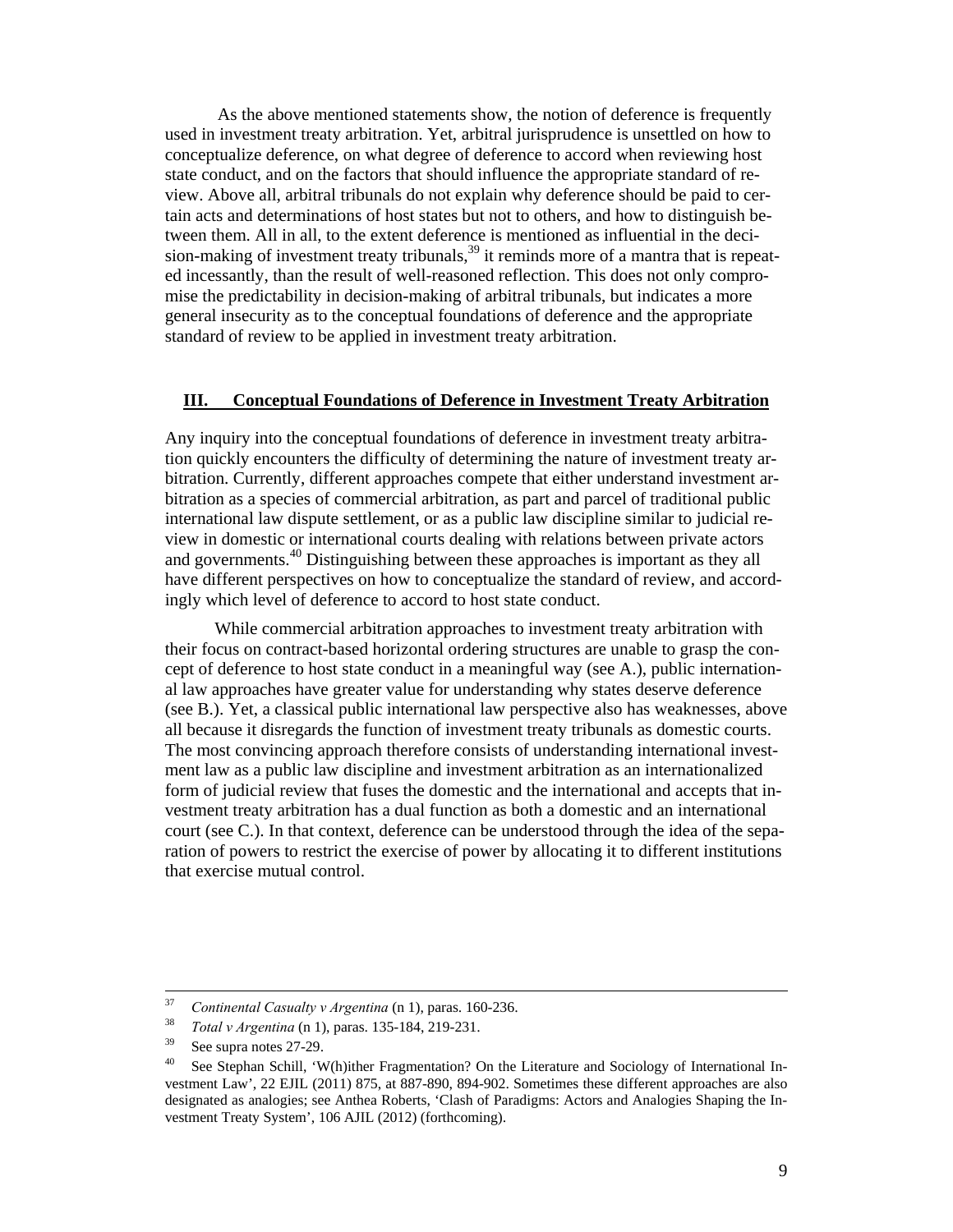#### *A. Deference: An Arbitral Heresy?*

If investment treaty arbitration is understood as a specialized form of commercial arbitration, as done by a significant number of those who practice in the field,  $4^1$  according deference to only one party, the host state, but not to the other, the investor, could be considered in breach of a fundamental principle of arbitration - the equality of the parties - and hence constitute an arbitral heresy.<sup> $42$ </sup> In fact, it would be difficult to reconcile the principle of party equality with a tribunal limiting its level of scrutiny in relation to conduct of the state party to the dispute, but not in relation to the foreign investor.<sup>43</sup> Party equality would thus translate into a "no deference"-paradigm.

However, investment treaty arbitration is not a form of commercial arbitration. Although investment treaties make use of the arbitral process to resolve investment disputes, and employ procedural rules that are either directly made for commercial arbitrations, or tailored after the model of commercial arbitration, $44$  investment treaty arbitration differs from commercial arbitration in several regards. Crucial differences exist in relation to the subject matter of disputes, the applicable law and resulting causes of action, the relationship of the parties, and the nature of consent. Above all, unlike the private law disputes we regularly see in commercial arbitration, investment treaty arbitrations are mainly concerned with resolving what are in essence public law disputes, that is, disputes about the lawfulness of the exercise of public authority of states. $\dot{\ }$ 

In fact, many disputes settled in investment treaty arbitration can be characterized, from the perspective of the disputing state, as administrative or constitutional law matters.46 The proceeding in *CMS Gas Transmission Company v. Argentina*47 for breach of the bilateral investment treaty (BIT) between the United States and Argentina, for example, raised the question of whether Argentina was permitted, in order to tackle its se-

See Barton Legum, 'Investment Treaty Arbitration's Contribution to International Commercial Arbitration', Disp Resol J, Aug.–Oct. 2005, at 71, 73; Andrea K. Bjorklund, 'Private Rights and Public International Law: Why Competition Among International Economic Law Tribunals Is Not Working', 59 Hastings L J (2007) 241, at 251.

 $42$  Accordingly, the words "deference", "margin of appreciation", or a comparable term regularly do not appear in the indexes of treatises on international commercial arbitration. See Gary Born, *International Commercial Arbitration* (2009), Vol. II; William W. Park, *Arbitration of International Business Disputes* (2006); Julian D.M. Lew, Loukas A. Mistelis and Stefan M. Kröll, *Comparative International Commercial Arbitration* (2003).<br><sup>43</sup> In more detail on the interrelations between procedural equality, deference, and assymmetries in in-

vestment arbitration Thomas W. Wälde, 'Procedural Challenges in Investment Arbitration under the Shadow of the Dual Role of the State', 26 Arb Int'l (2010) 3.

<sup>&</sup>lt;sup>44</sup> See Bjorklund (n 41), at 251.

<sup>45</sup> See *International Thunderbird Gaming Corp v United Mexican States*, UNCITRAL/NAFTA, Arbitral Award, 26 January 2006, Separate Opinion by Thomas Wälde, paras 12-13; Gus Van Harten and Martin Loughlin, 'Investment Treaty Arbitration as a Species of Global Administrative Law', 17 EJIL (2006) 121, at 139–40, 144-145; Gus Van Harten, *Investment Treaty Arbitration and Public Law* (2007) 58 ff ; Thomas W. Wälde, 'The Specific Nature of Investment Arbitration' in Philippe Kahn and Thomas W. Wälde (eds), *Les Aspects Nouveaux du Droit des Investissements Internationaux/New Aspects of International Investment Law* (2007) 43, 112 *et seq*.;. Santiago Montt*, State Liability in Investment Treaty Arbitration – Global Constitutional and Administrative Law in the BIT Generation* (2009), at 1-17; Stephan W. Schill, 'International Investment Law and Comparative Public Law - an Introduction', in Schill (n 15), at 3, 12.<br><sup>46</sup> Note that this may be different with contract claims entertained by an investment treaty-based tribu-

nal. Yet, these type of claims are not dealt with in the present article as they partly raise different issues also in regard of the standard of review.

<sup>47</sup> *CMS Gas Transmission Co v Argentine Republic*, ICSID Case No ARB/01/8, Award, 12 May 2005.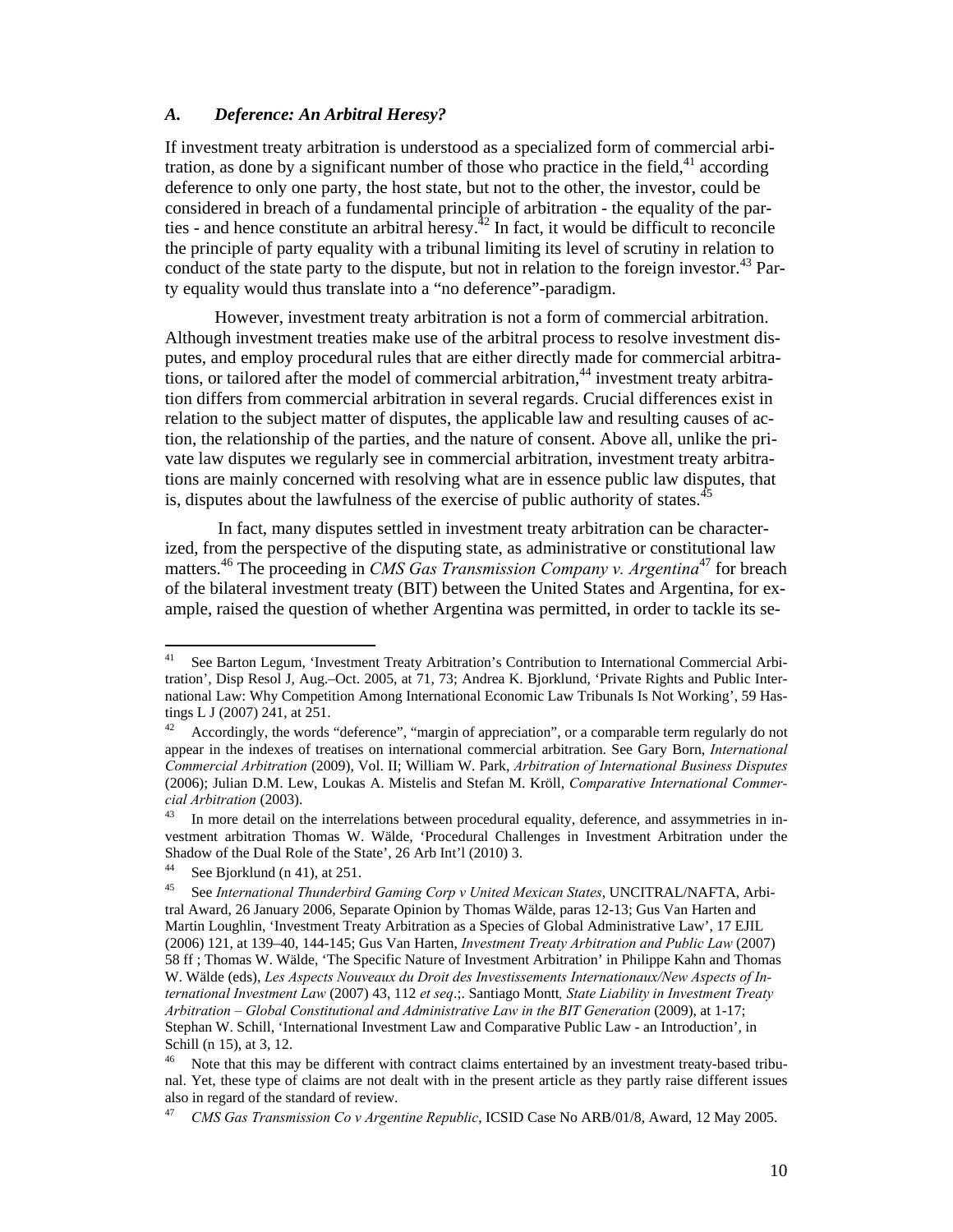vere financial and economic crisis in 2001/2002, to adopt emergency legislation that lifted the Peso convertibility into U.S. dollars, transformed all internal U.S. dollar denominated claims into Peso, and abrogated the tariff adjustment clauses granted in the privatization process in the gas distribution sector. For Argentina, this legislation was justified as an act of necessity under both its constitutional law and customary international law. From its perspective, the arbitration concerned the scope of the government's emergency powers and therefore had a constitutional law dimension.

Other investment treaty arbitrations, in turn, qualify as administrative law disputes. The (meanwhile settled) arbitration for breach of the Energy Charter Treaty in Vattenfall v. Germany,<sup>48</sup> for example, concerned the question of whether representations made during negotiations about the grant of a permit to construct and operate a coalfired power plant in the City of Hamburg prevented the city government from imposing, in the final operating license, additional environmental obligations that aimed at protecting fauna and flora in the adjacent Elbe river. From the perspective of German law, this raises primarily questions of the proper application of administrative law.

Both *CMS* and *Vattenfall* are representative for the type of disputes heard in investment treaty arbitration. Unlike in commercial arbitrations, which primarily involve disputes between private actors about contractual rights and duties, investment treaty arbitrations are characterized by the following distinctive features: $49$  First, different from typical commercial arbitrations, one party to an investment treaty arbitration, usually the respondent, is a state or state agency; second, investment treaty arbitrations regularly involve questions not of private, but of public law, that is, disputes about the limits of the state's administrative, legislative, or judicial powers; third, investment treaty arbitrations do not primarily involve questions of contractual liability under domestic law, but of state responsibility under international law; fourth, the parties to an investment disputes are not equals: instead, investors and host states stand in a relationship of super- and subordination with the state being able to impose binding decisions on a foreign investor; and fifth, investment treaty arbitration is "arbitration without privity":  $50$ the host state's consent is not based on contract, but on a unilateral offer in an investment treaty in generalized and prospective form, which any investor covered by the treaty can accept simply by initiating arbitration.

As prior recourse to domestic courts is usually not required, investment treaty tribunals functionally assume the role of, and to a large extent replace, domestic courts in public law disputes.51 Like courts, investment treaty tribunals, based on their impartial and independent judgment, review government conduct as to its legality and engage in the finding of facts and the application of the governing law to those facts. Investment treaty arbitration thus is an adjudicatory process that has little in common with

<sup>&</sup>lt;sup>48</sup> *Vattenfall v Germany* (n 5).<br><sup>49</sup> Van Harten and Loughlin (n 45), at 140–5.

<sup>&</sup>lt;sup>50</sup> See Jan Paulsson, 'Arbitration Without Privity', 10 ICSID Rev. - FILJ (1995) 232; Bernardo Cremades, 'Arbitration in Investment Treaties: Public Offer of Arbitration in Investment-Protection Treaties', in Robert Briner, L. Yves Fortier, Klaus Peter Berger and Jens Bredow (eds), *Law of International Business and Dispute Settlement in the 21st Century* (2001) 149; Andrea K. Bjorklund, 'Contract Without Privity: Sovereign Offer and Investor Acceptance', 2 Chicago Journal of International Law (2001) 183.<br><sup>51</sup> The reason for this is that foreign investors, in particular in developing and transitioning economies,

often have reservations about the neutrality, impartiality, and independence of the host State's courts to settle disputes with the government. See Stephan W. Schill, 'Private Enforcement of International Investment Law: Why We Need Investor Standing in BIT Dispute Settlement', in Michael Waibel, Asha Kaushal, Kyo-Hwa Liz Chung and Claire Balchin (eds)*, The Backlash Against Investment Arbitration: Perceptions and Reality* (2010) 29.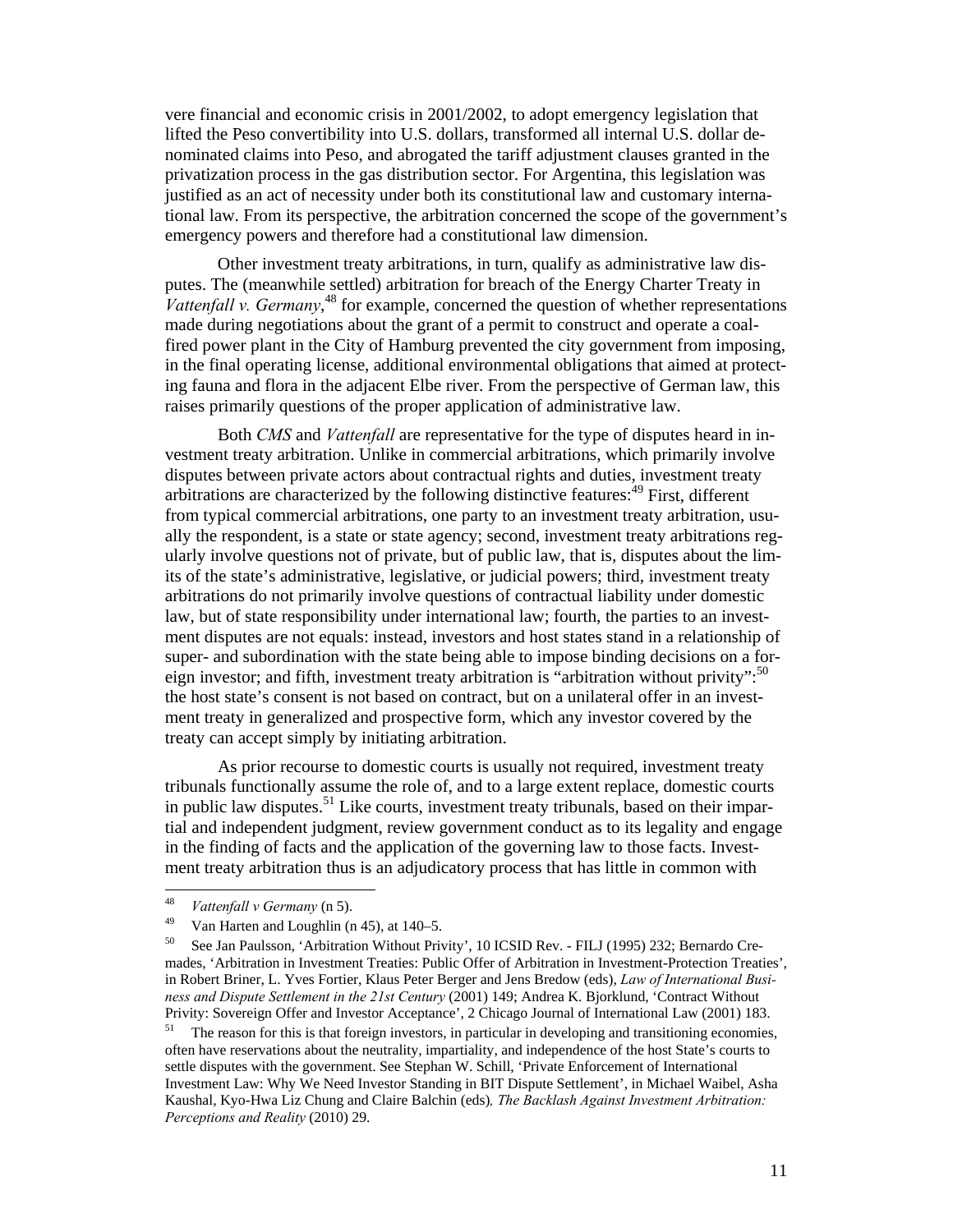commercial arbitration, where the parties under the principle of party autonomy have full liberty to determine not only which law arbitrators should apply, but also whether they should render a decision based at all in law or instead *ex aequo et bono*. 52 Because of this critical difference, the "no deference"-paradigm of commercial arbitration cannot be transposed to investment treaty arbitration. Instead, the domestic court parallel would rather suggest that deference in investment treaty arbitration is justified because domestic courts, when reviewing government conduct, regularly apply a certain degree of deference to implement the idea of separation of powers.

## *B. Massaging Sovereignty: Investment Arbitration's Public International Law Pedigree*

Investment treaty tribunals are not only functional substitutes for domestic courts. They are also part of the universe of dispute settlement mechanisms under public international law, above all because they determine the international legality of a state's conduct. Thus, instead of looking at the commercial arbitration model, and in addition to domestic analogies, the concept of deference also has to be seen as part of the public international law underpinnings of investment treaty arbitration. In that perspective, deference granted by investment treaty tribunals can be seen as a facet of the relationship between states and international courts and tribunals more generally.

Granting deference builds on several debates that have ensued over time about the relationship between international dispute settlement and unilateralism, starting with the question, much-discussed at the end of the  $19<sup>th</sup>$  and during the first half of the  $20<sup>th</sup>$ centuries, about what type of "political" disputes were unsuitable for submission to an international court;<sup>53</sup> about the inclusion of "vital interest"-clauses in inter-state arbitration agreements that allowed states to exclude, more or less unilaterally, certain disputes from a tribunal's jurisdiction;<sup>54</sup> about the attachment of reservations to Optional Declaration under Article 36 of the ICJ Statute, such as the now withdrawn one of the United States (the so-called Connally Amendment);<sup>55</sup> and about the inclusion of self-judging essential interest-clauses in multilateral and bilateral treaties in various subject areas. Quite similary, deference is an element of institutional restraint that regulates the relation between states and international dispute settlement organs and ensures that interna-

<sup>52</sup> See Susan D. Franck, 'International Arbitrators: Civil Servants? Sub Rosa Advocates? Men of Affairs?: The Role of International Arbitrators', 12 ILSA Journal of International and Comparative Law (2006) 499, at 503.

<sup>53</sup> See Hersch Lauterpacht, *The Function of Law in the International Community* (1933), at 139-165. For a more recent sighting of this argument see *Prosecutor v. Tadić*, ICTY IT-94-1, Decision on the Defence Motion for Interlocutory Appeal on Jurisdiction, 2 October 1995, paras. 23-25.

<sup>54</sup> See Karl J. Partsch, 'Vital Interests', 10 EPIL (1986) 526 (discussing the development of vital interests clauses in arbitration treaties and related reservations to the jurisdiction of the PCIJ and ICJ). See further *Military and Paramilitary Activities in and Against Nicaragua (Nicaragua v United States of America)*, Merits, Dissenting Opinion of Judge Oda, ICJ Reports 1986, 224, para. 25 (discussing 29 bilateral treaties concluded from 1907 to the 1920s containing such reservations).

<sup>55</sup> See on the Connally Amendment: Arthur Larson, 'The Facts, the Law, and the Connally Amendment', 1961 Duke L J (1961) 74; Robert Y. Jennings, 'Recent Cases on "Automatic" Reservations to the Optional Clause', 7 Int'l & Comp L Quart (1958) 349; C. H. M. Waldock, 'The Plea of Domestic Jurisdiction Before International Legal Tribunals', 31 Brit Ybk Int'l L (1954) 96; Hubert H. Humphrey, 'The United States, the World Court and the Connally Amendment', 11 Va J Int'l L (1971) 310.

<sup>56</sup> See Stephan Schill and Robyn Briese, '"If the State Considers": Self-Judging Clauses in International Dispute Settlement', 13 Max Planck UNYB (2009), 61.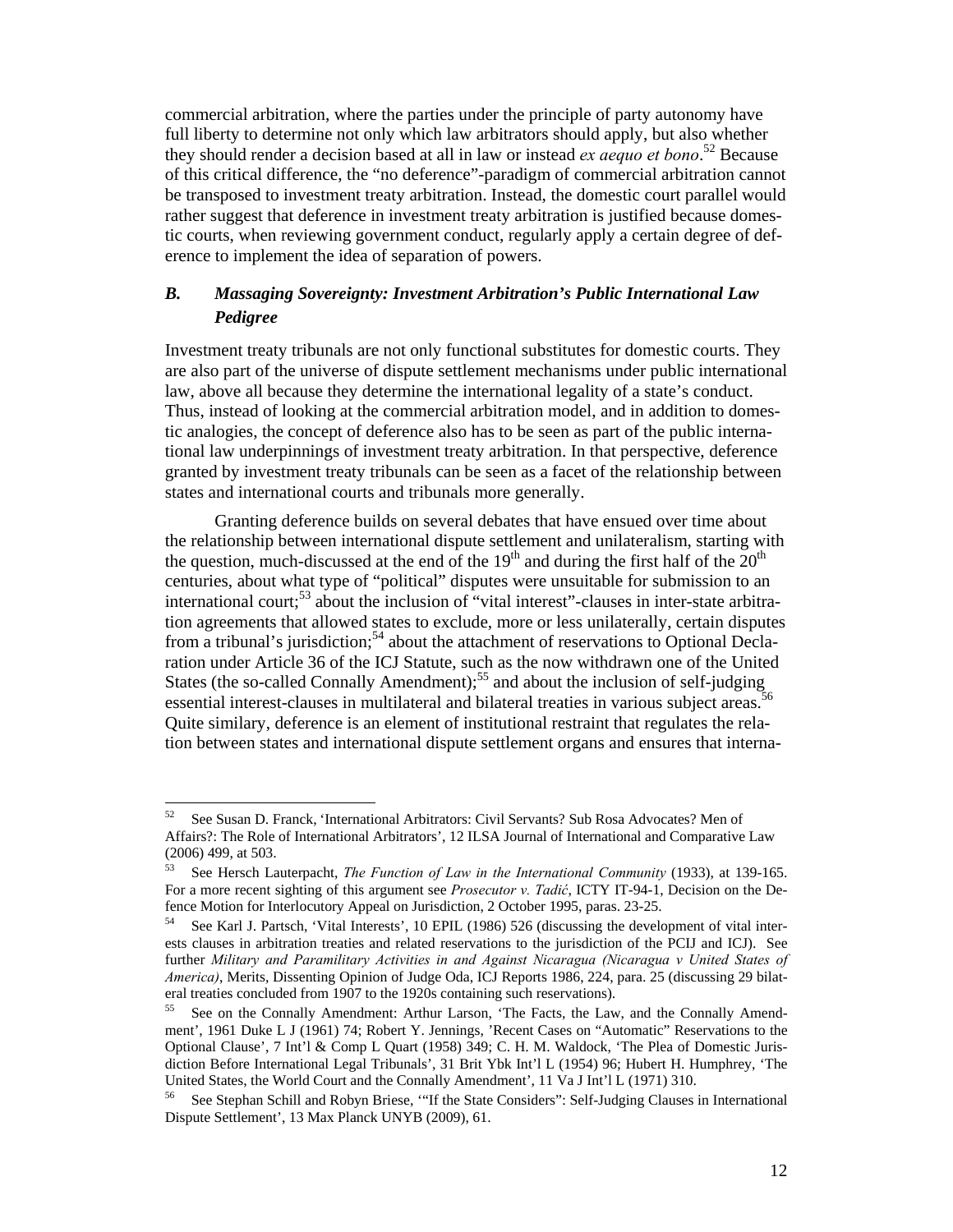tional courts and tribunals exempt certain decisions of states from review or limit their level of scrutiny.

Deference, in consequence, is a concept that is deeply rooted in the public international law framework structuring the relationship between states and international courts and that every international dispute settlement body has to grapple with. A considerable degree of deference, in that sense, characterized the application of the customary international law minimum standard for the protection of aliens by international tribunals as circumscribed by the United States-Mexican General Claims Commission in the 1926 *Neer* case.<sup>57</sup> But also modern international courts and tribunals reflect on the standard of review to be applied and develop criteria and argumentative frameworks for conceptualizing the appropriate degree of deference.<sup>58</sup>

In fact, the level of scrutiny applied, or the amount of deference granted, is among the criteria determining the success and acceptance of an international court or tribunal. The WTO Appellate Body, for example, is often considered as one of the most successful and accepted international dispute settlement bodies not least because of its "massaging sovereignty".<sup>59</sup> Similarly, the European Court of Human Rights (ECtHR) has arguably developed into a widely respected adjudicatory institution because of its margin of appreciation framework under which it allows states to implement policy choices that serve the public interest without in-depth court scrutiny.<sup>60</sup> Investment treaty tribunals, as creatures of public international law, cannot escape this context. In consequence, one conceptual foundation for deference, and also a source of inspiration for developing criteria for the appropriate standard of review, can be found in the practice of other international dispute settlement bodies and how they understand their relationship with states.

However, there are also significant differences between investment treaty tribunals and more traditional international courts and tribunals. These involve several dimensions of functional differences between investment treaty tribunals and other international courts: first, as regards the access modalities for disputing parties; second, in relation to states as contracting parties and law-makers under international law; and third, as regards the perspective on and treatment of the state in investment treaty disputes. Ultimately, these differences militate against a one-to-one transposition of stand-

<sup>57</sup> 57 *L. F. H. Neer and Pauline E. Neer (United States) v Mexico*, Opinion, 15 October 1926, U.N.R.I.A.A., Vol. IV, at 61-62 (holding that "[t]he treatment of an alien, in order to constitute an international delinquency, should amount to an outrage, to bad faith, to wilful neglect of duty, or to an insufficiency of governmental action so far short of international standards that every reasonable and impartial man would readily recognize its insufficiency.").

<sup>58</sup> See further Shany (n 23).

<sup>&</sup>lt;sup>59</sup> Georges Abi-Saab, Presentation as part of the Panel 'What Makes the WTO Dispute Settlement Procedure Particular: Lessons to be Learned for the Settlement of International Disputes in General?', in Rüdiger Wolfrum and Ina Gätzschmann (eds), *International Dispute Settlement: Room for Innovations* (2012) (forthcoming). On the standard of review applied in WTO dispute settlement see further Claus-Dieter Ehlermann and Nicolas Lockhart, 'Standard of Review in WTO Law', 7 JIEL (2004) 491; Steven P. Croley and John H. Jackson, 'WTO Dispute Procedures, Standard of Review, and Deference to National Government', 90 AJIL (1996) 193; Matthias Oesch, 'Standards of Review in WTO Dispute Resolution', 6 JIEL (2003) 635; Matthias Oesch, *Standards of Review in WTO Dispute Resolution* (2003).<br><sup>60</sup> On the margin of appreciation doctrine applied by the ECHR see Howard C. Yourow, *The Margin of* 

*Appreciation Doctrine in the Dynamics of European Human Rights Jurisprudence* (1996); Yutaka Arai-Takahashi, *The Margin of Appreciation Doctrine and the Principle of Proportionality in the Jurisprudence of the ECHR* (2002); Jeffrey A. Brauch, 'Margin of Appreciation and the Jurisprudence of the European Court of Human Rights: Threat to the Rule of Law', 11 Col J Eur Law (2005) 113.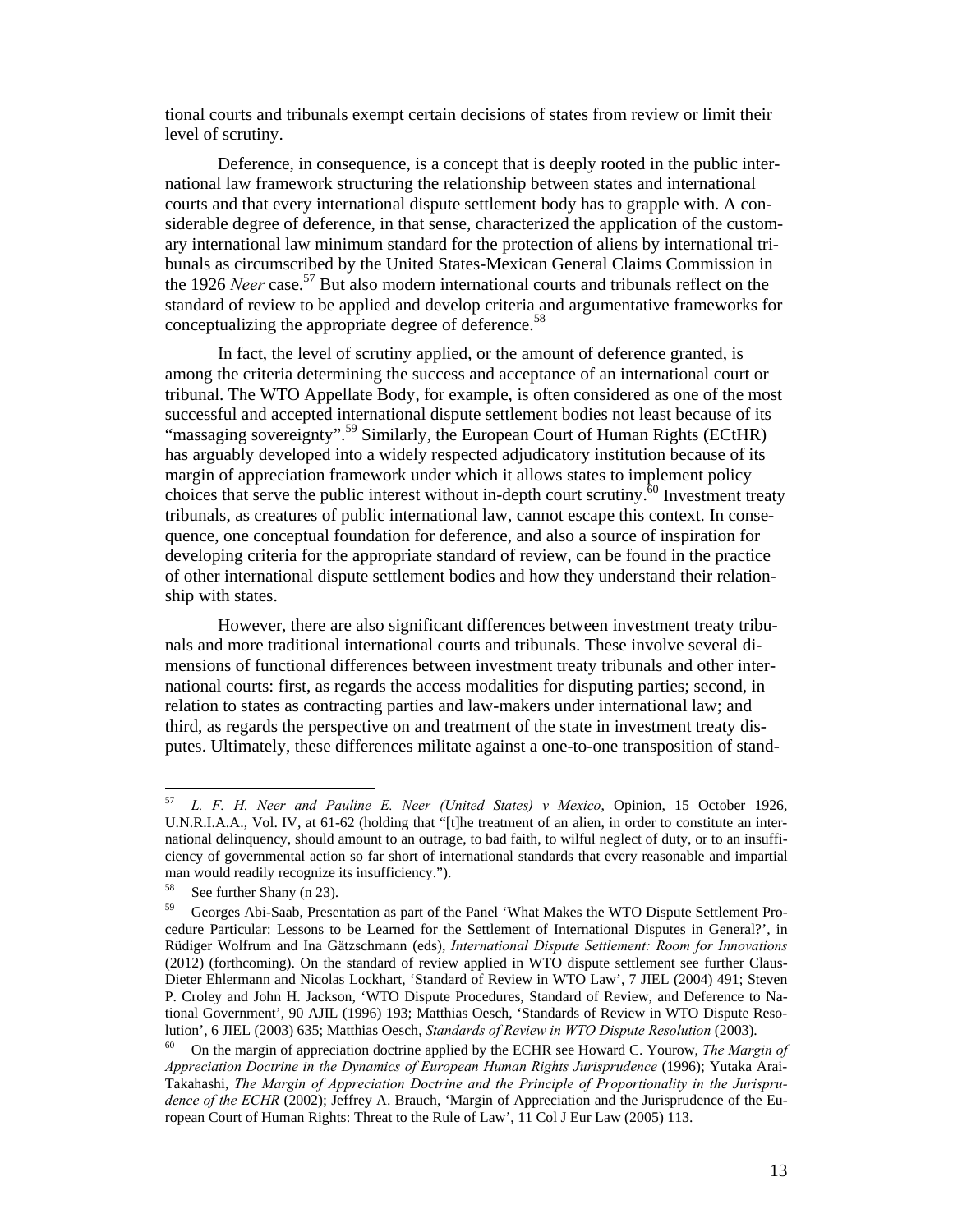ards of review from other international legal regimes, for example human rights or international trade law, to the investment arbitration context.

First, drawing analogies between investment treaty arbitration and traditional inter-state dispute settlement has limits as the type of disputes entertained in investment treaty arbitration is considerably different from those heard in other international courts. Whereas traditional international dispute settlement plays out between states, investment treaties grant direct access, regularly without the exhaustion of local remedies, to foreign investor to an international forum. This transforms international investment law into a law that directly governs the relations between states and private individuals.<sup>61</sup> Investment treaty tribunals in turn assume a governance function for investor-state relations that is more immediate than the goverance function exercised by international courts and tribunals in cases of diplomatic protection, or of the European Convention on Human Rights in regard of human rights, where the exhaustion of local remedies is required. This underscores the considerable power of investment treaty tribunals, but also indicates that their position is different from classical international courts who regularly only come into play after the government conduct in question has been pre-screened by domestic courts under domestically applicable standards. Conceptualizing the standard of review in investment treaty arbitration should take this difference into account.

Second, even more than is the case with other international courts and tribunals, a degree of deference is also warranted in investment treaty arbitraiton because arbitral tribunals exercise a considerable law-making function. Although their primary function is to resolve the individual disputes before them, investment tribunals concretize, further develop, and ultimately shape in a highly self-referential manner through their jurisprudence the way investment treaty obligations are interpreted and applied.<sup>62</sup> This is all the more significant as substantive investment treaty standards exhibit a high degree of normative flexibility given their textual vagueness and ambiguity. In concretizing and further developing these principles through arbitral jurisprudence, tribunals exercise international public authority<sup>63</sup> and develop into global governance institutions that affect and forge the normative expectations of investors and states more generally.<sup>64</sup> Inevitably, this creates tensions with states as the principal, and traditionally exclusive, lawmakers in international law. Deference, in this perspective, may be needed to avoid that

 $61\,$ See Schill (n 45), at 12-14.

 $62$  On the development of jurisprudence in investor-State arbitration into a highly self-referential system of persuasive precedent see Stephan Schill, *The Multilateralization of International Investment Law* (2009), at 321-357; see also Gabrielle Kaufmann-Kohler, 'Arbitral Precedent: Dream, Necessity or Excuse?' 23 Arb Int (2007) 357. Cf also the quantitative citation analyses conducted by Jeffery P. Commission, 'Precedent in Investment Treaty Arbitration – A Citation Analysis of a Developing Jurisprudence', 24 J Int'l Arb (2007) 129; Ole K. Fauchald, 'The Legal Reasoning of ICSID Tribunals – An Empirical Analysis', 19 EJIL (2008) 301.<br><sup>63</sup> See Armin von Bogdandy and Ingo Venzke, 'In Whose Name? An Investigation of International

Courts' Public Authority and Its Democratic Justification', 23 EJIL (2012) 1. On the notion of international public authority see Armin von Bogdandy, Philipp Dann and Matthias Goldmann, 'Developing the Publicness of Public International Law: Towards a Legal Framework for Global Governance Activities', in Armin von Bogdandy, Rüdiger Wolfrum, Jochen von Bernstorff, Philipp Dann and Matthias Goldmann (eds), *The Exercise of Public Authority by International Institutions: Advancing International Institutional Law* (2010) 3, at 11-16.<br><sup>64</sup> Benedict Kingsbury and Stephan W. Schill, 'Investor-State Arbitration as Governance: Fair and Eq-

uitable Treatment, Proportionality, and the Emerging Global Administrative Law', in Albert Jan van den Berg (ed), *50 Years of the New York Convention*, 14 ICCA Congress Series (2009) 5, also available as IILJ Working Paper 2009/6 (Global Administrative Law Series), http://www.iilj.org/publications/documents/2009-6.KingsburySchill.pdf.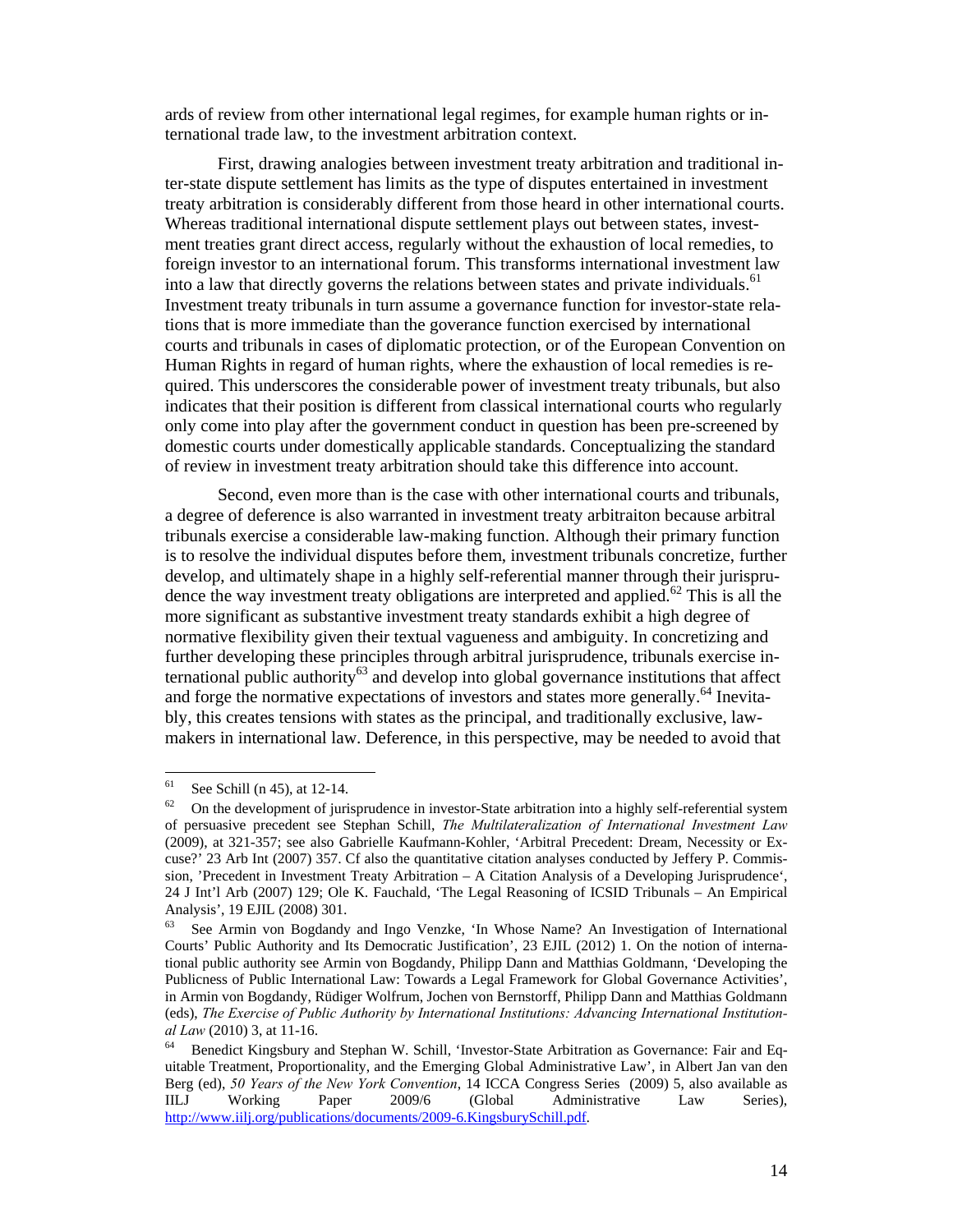a single one-off arbitration tribunal, or arbitral tribunals together, de facto determine the content of international investment law as a whole. Exercising deference would then constitute self-restraint in regard of the law-making function of investment tribunals.

Finally, deference in traditional public international law dispute settlement is conceptualized in a dichotomist framework that empowers international courts or tribunals to draw the dividing line between sovereignty and restrictions of sovereignty. This somewhat simplifying structure disregards that states are not unitary actors, but consist of different intra-state organs whose respective conduct may have to be treated according to differentiated standards depending on the actor involved. Arguably, decisions by a democratically elected legislator demand a different degree of deference than that of an administrative agency. Differentiating between different actors at the domestic level in investment treaty arbitration is also important because investment tribunals influence immediately investor-state relations and hence penetrate deeper into the domestic realm than traditional inter-state dispute settlement bodies.

In sum, although public international law provides an explanation for why arbitral tribunals in certain circumstances should exercise deference and limit the scrutiny of government conduct, public international law analogies are often too schematic in conceptualizing standards of review. While traditional international courts and tribunals can rely on a more schematic vision of the state, investment treaty tribunals interact more immediately with different host state institutions. The resultant standard of review in investment treaty arbitration, in consequence, should be more differentiated than that applied by traditional international courts and tribunals. Furthermore, public international law analogies are insufficient insofar as they do not grasp the specific function of investment treaty tribunals to act not only as international dispute settlement bodies but also as domestic instances of judicial review that come into play without the exhaustion of local remedies. Treating investment treaty tribunals solely as international tribunals, in other words, disregards their function as domestic courts. This points to the need to complement the public international law framework with insights stemming from a domestic public law analysis.

## *C. International Investment Law as Public Law: Deference and the Separation of Powers*

The arguments against conceptualizing deference in investment treaty arbitration under a commercial arbitration or a pure public international law framework converge in the emphasis on the public law nature and function of investment treaty arbitration. This function, however, is not to be located exclusively at either the domestic or the international level, but encompasses both domestic and international aspects. While investment treaty tribunals functionally replace domestic courts in reviewing the legality of government conduct, they elevate this function to the level of international law. Investment treaty arbitration as a public law discipline therefore constitutes an internationalized form of judicial review. Investment treaty tribunals, in turn, play the dual role of a domestic court reviewing state conduct and of an international tribunal determining the legality of the state's conduct under the applicable investment treaty.

In light of this dual role they face the task of responding simultaneously to demands for deference from two sources. First, as functional substitutes for domestic courts, they face demands for deference because domestic courts, for reasons related to their domestic concept of the separation of powers, apply some degree of deference to certain decisions by the other branches of government. Second, as international courts,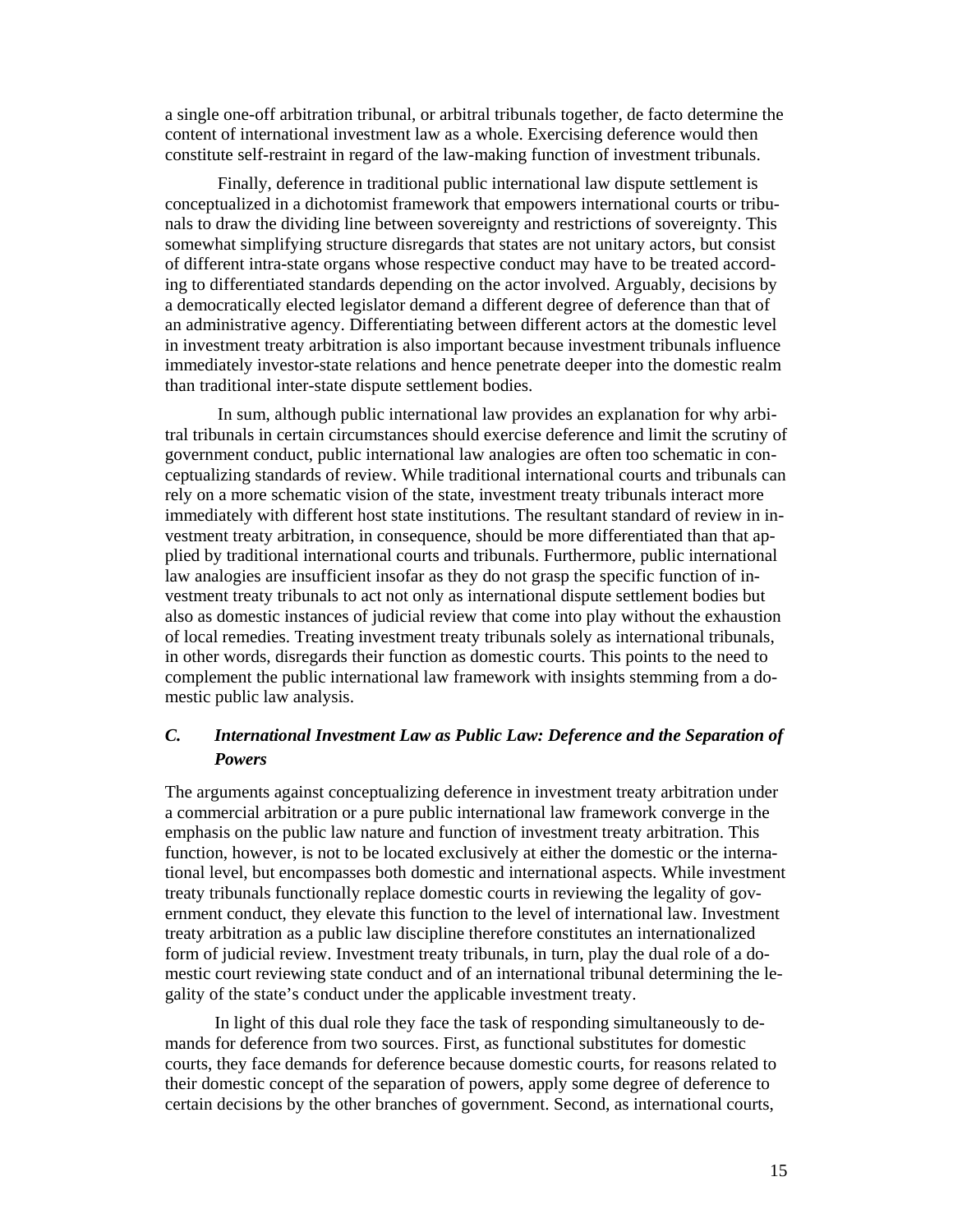they face demands for deference because international courts and tribunals as well exercise, in certain circumstances, some degree of deference when reviewing governmental acts under international law and when concretizing and further developing international law. Both domestic and international considerations concern the search for an appropriate allocation of authority between "primary decision-makers and its adjudicators". Deference, as well as the standard of review more generally, in turn, can be conceptualized as a function of the separation of powers between different actors that exercise public authority, namely arbitral tribunals, on the one hand, and host state institutions, on the other. The standard of review, in other words, can be thought of in terms of an albeit modified version of the constitutional law concept of separation of powers.

The precise meaning of such a framework, in turn, can be concretized by a comparative public law exercise that draws on how power in the relation between the primary decision-makers and their adjudicators is allocated in other public law systems. The comparison with other domestic and international courts, however, does not mean that specific domestic or international public law standards of review should be controlling for the standard of review in investment treaty arbitration; this would override often critical differences between investment treaty arbitration and other international courts and tribunals, on the one hand, and purely domestic adjudication, on the other. Instead, it means that comparative public law should serve as a method to help investment treaty arbitration benefit from the experience of more mature systems of public law adjudication in developing the appropriate standard of review.<sup>66</sup>

This requires sophisticated comparative analysis. Thus, domestic comparisons cannot be restricted to the legal order of the host state nor other singular domestic legal orders. At the same time, and given the dual function of arbitral tribunals as international and domestic courts, comparative inquiries should not only exclusively focus on how other international courts and tribunals think about and apply deference. Instead, it is necessary to look at how public law adjudicators both in different domestic administrative and constitutional systems, including those representative of the major legal systems of the world, and in supranational and international governance regimes, such as the WTO, human rights law, or the EU, fashion the standard of review in regard of government acts. The standard of review developed on the basis of such a comparative public law understanding of the separation of powers would therefore be based on an integrated vision of public law that encompasses both domestic and international public law. This would allow the development of a more differentiated, and hence more appropriate, relationship between arbitral tribunals and host state institutions than that offered by alternative conceptions of international investment law as either purely domestic or purely international.

In consequence, both the public international roots and the domestic public law function should shape the criteria influencing how much deference investment treaty tribunals should accord to acts of host states within a separation of powers framework that allocates public authority to different actors in order to reduce the potential for misuse of public authority. Ultimately, such an approach may even result in the develop-

<sup>65</sup> Henckels (n 15), at 239.

<sup>&</sup>lt;sup>66</sup> In depth on the how comparative public law can be used to concretize and further develop international investment law in light of its public law nature see Schill (n 45), at 23-35.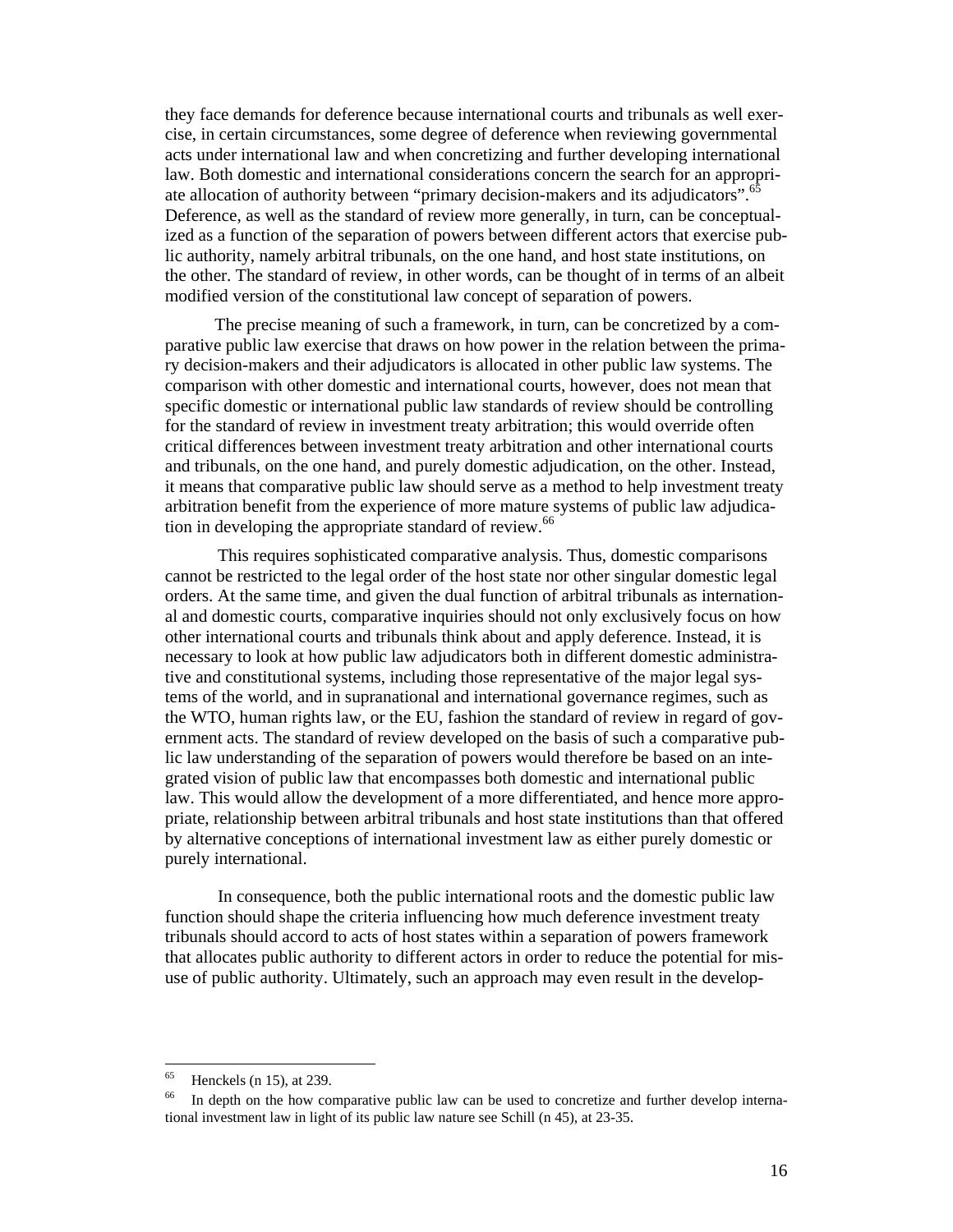ment of general principles of law regarding the standard of review in public law adjudication.<sup>67</sup>

### **IV. From the Mantra of Deference Towards a Theory of Deference: Concretizing the Standard of Review**

Having argued that the conceptual foundations of deference in investment treaty arbitration are closely connected to the question of allocating power between different actors exercising public authority, and thus are questions relating to the separation of powers, this section aims at clarifying how the standard of review to be applied in investment treaty arbitration should be further concretized by making use of comparative public law analysis. In doing so, I will not suggest an easy-to-apply formula, nor present an exhaustive account of how deference plays out in different situations. Instead, I will focus on two foundational considerations that influence how investment treaty tribunals should make use of comparative public law analysis in this context. These are first the way comparative public analysis is pre-structured by considerations of general international law and treaty law (A.); and second the public law values that derive from a comparative public law approach and that provide structural guidance for how power should be allocated between host state institutions and reviewing investment treaty tribunals (B.). Both issues should help to make determining the standard of review in concrete circumstances more predictable and acceptable for all actors involved.

#### *A. The Interplay between International Law and Comparative Public Law*

When considering investment treaty arbitration as a public law discipline that fuses public international law and domestic public law and that should be concretized and further developed by means of comparative public law, the interaction between international law and comparative public law is a crucial element. After all, it is important that comparative public law does not lead to an unstructured pick and choose among domestic legal systems or international legal regimes if the purpose of using the comparative method is to concretize the lege lata, not to develop the lege ferenda. In that context, given that investment treaty tribunals are constituted under international investment treaties, public international law has a controlling function for how arbitral tribunals can make use of comparative public law. They can do so only to the extent to which the applicable international legal sources leave interpretive leeway to arbitral tribunals.<sup>68</sup> The interpretative framework in investment treaty arbitration when reviewing state conduct is influenced by a number of factors, including the text of investment treaties, the subject-matter of the host state's conduct at stake, the procedural posture of a case, the applicable law, and the structure of the state's obligation at stake.

First, the text of international treaties themselves can have controlling impact on the standard of review. Thus, a self-judging clause in an investment treaty that expressly grants the state discretion in living up to its international legal obligations<sup>69</sup> will require

 $\overline{a}$ 

.

<sup>67</sup> Ibid., at 26-29.

 $68$  On the different ways that comparative public law can impact and interact with international investment treaty law see ibid., at 25-27.

 $69$  An example of such as clause would be Article 22(2) of the Australia-United States Free Trade Agreement that provides that "[n]othing in this Agreement shall be construed to preclude a Party from applying measures that *it considers necessary* for the fulfilment of its obligations with respect to the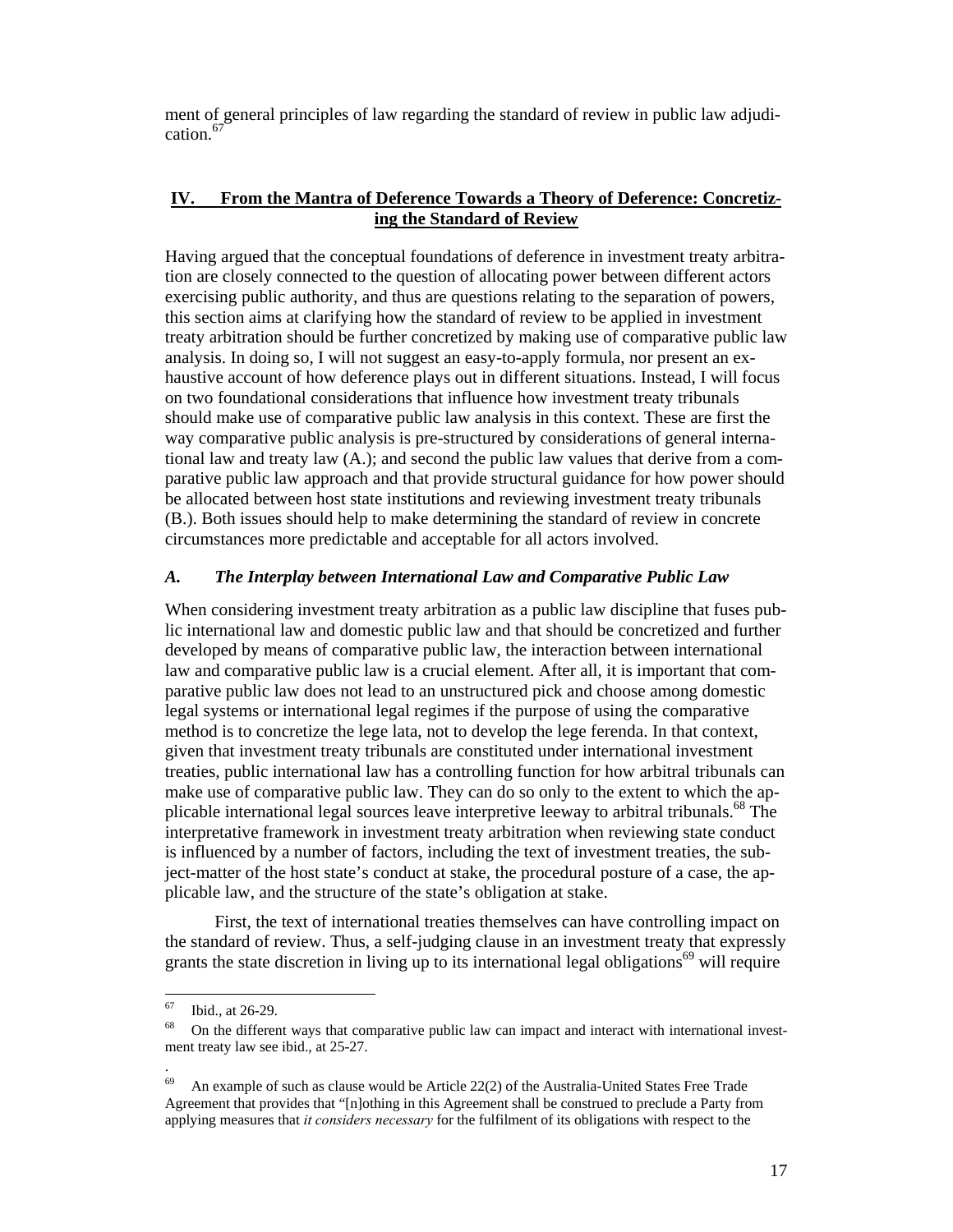an international court or tribunal to be more respectful vis-à-vis the state's choice of action as compared to a situation where the governing treaty contains no self-judging clause. The self-judging nature of an international treaty norm therefore has immediate effects on the powers of an investment treaty tribunal by requiring it to limit its review to whether the host state invoked the relevant clause in good faith, as this is the accepted standard of review under a self-judging treaty provision.<sup>70</sup> Comparative public law, in turn, may be helpful in concretizing what good faith review of a host state's determination may mean, such as drawing on the criteria used in the judicial review of discretionary administrative decision-making, but it is not primarily decisive in reducing the standard of review from a normal level to that of good faith.<sup>71</sup>

Second, the circumstances of the state conduct under review can have direct impact on the standard of review to be applied by an international court or tribunal. For example, under international law the need for a state to take certain measures in order to react to an emergency or crisis situation, such as that faced by Argentina in 2001/2002, will affect the standard of review to be applied and demand more deference than measures taken during the regular course of things. Thus, the ICJ observed in the *ELSI* case, when determining the legality of Italian conduct under the Unites States-Italy Friendship, Commerce, and Navigation Treaty that affected U.S. investors:

Clearly the right [to control and manage a company] cannot be interpreted as a sort of warranty that the normal exercise of control and management shall never be disturbed. Every system of law must provide, for example, for interferences with the normal exercise of rights during public emergencies and the like.<sup>72</sup>

maintenance or restoration of international peace or security, or the protection of its own essential security interests," See Australian Treaty Ser. 2005, No. 1, signed 18 May 2004 (entered into force 1 Jan. 2005) (emphasis added).

The applicable standard for self-judging clauses is generally accepted to be restricted to "good faith" review", entailing significant deference to the State invoking the clause. See *Case Concerning Certain Questions of Mutual Assistance in Criminal Matters (Djibouti v France)*, Judgment, 4 June 2008, para. 145 (noting that "while it is correct … that the terms of [the self-judging clause] provide a State to which a request for assistance has been made with a very considerable discretion, this exercise of discretion is still subject to the obligation of good faith codified in Article 26 of the 1969 Vienna Convention on the Law of Treaties").<br> $\frac{71}{2}$  On how comp

On how comparative law can be used to concretized the standard of review under self-judging clauses see Schill and Briese (n **Error! Bookmark not defined.**), at 125-134. For an example how general principles of law have been used to concretize the meaning of a non-self-judging clause see *El Paso v. Argentina* (n 1), paras. 621-624.<br><sup>72</sup> See *Elettronica Sicula SpA (ELSI) Case (United States of America v Italy)*, Judgment, 20 July 1989,

ICJ Reports 1989, 15, at 81, para. 74; see also *National Grid PLC v Argentine Republic*, UNCITRAL, Award, 3 November 2008, para. 166; *Continental Casualty v Argentina* (n 1), paras. 160-236 (in the context of a so-called non-precluded-measures-clause); *Metalpar SA and Buen Aire SA v Argentine Republic,*  ICSID Case No. ARB/03/5, Award, 6 June 2008, para. 201. Cf also *Duke Energy Electroquil Partners & Electroquil SA v Republic of Ecuador*, ICSID Case No ARB/04/19, Award, 18 August 2008, para. 347 (concerning a case relating to an energy crisis and national supply shortage); *Total v Argentina* (n 1), paras. 135-184. See also *Ireland v United Kingdom*, Judgment, 1 January 1978, ECtHR Series A No. 25, at para. 207 (observing in regard of the emergency clause in Article 15 of the European Convention on Human Rights that "[i]t falls in the first place to each Contracting State, with its responsibility for 'the life of [its] nation', to determine whether that life is threatened by a 'public emergency' and, if so, how far it is necessary to go in attempting to overcome the emergency. By reason of their direct and continuous contact with the pressing needs of the moment, the national authorities are in principle in a better position than the international judge to decide both on the presence of such an emergency and on the nature and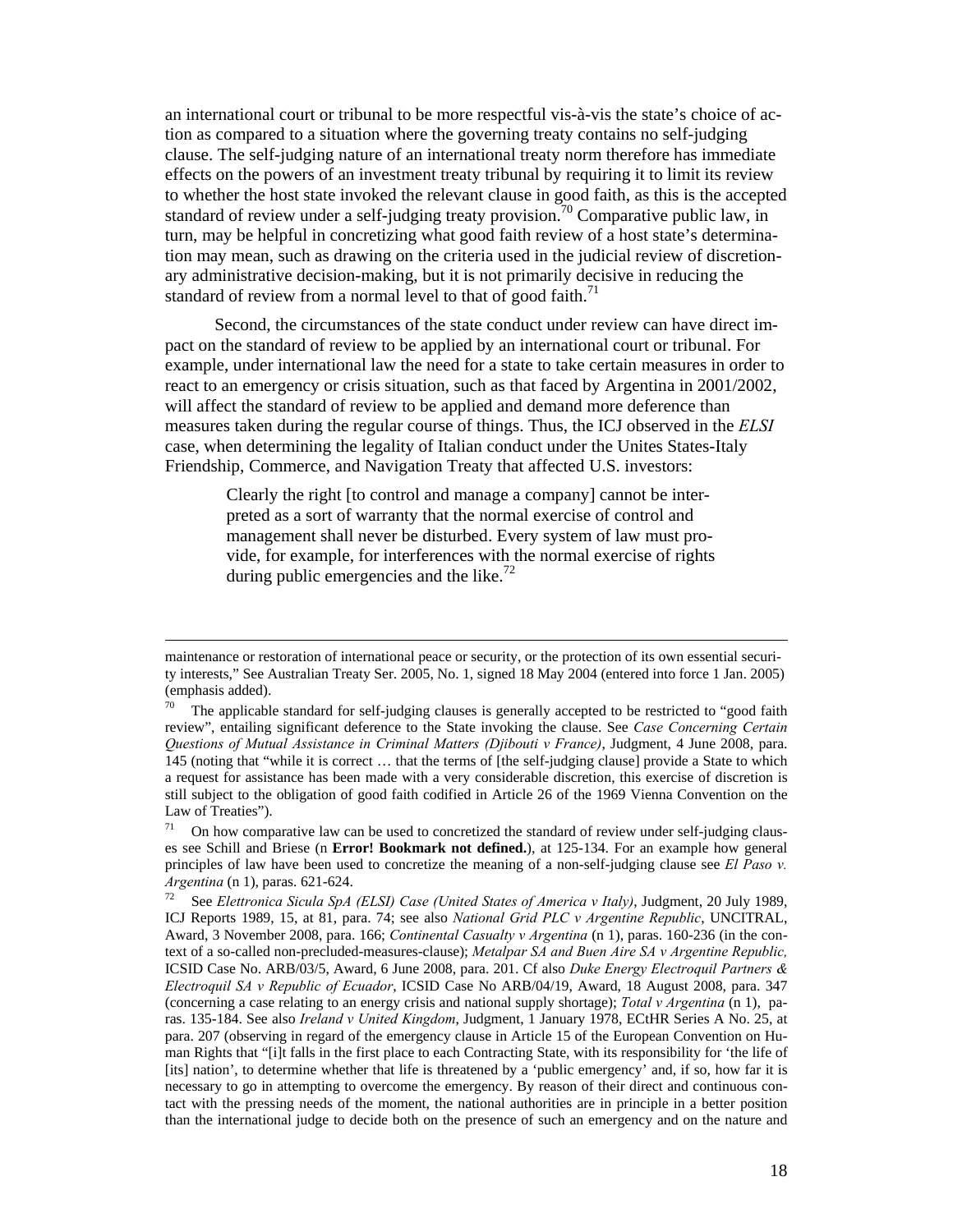Third, the procedural situation in which an international court or tribunal reviews a government's act, will affect the standard of review to be applied. Procedure, in this context, refers to when and how an international court or tribunal can be accessed. Under international law, it has an effect on the standard of review, for example, whether the international level is only available after local remedies have been exhausted, as is the case before the ECtHR, or whether, as in investment treaty arbitration, there is direct access to an international forum. Arguably, when the exhaustion of local remedies is needed, and provided these remedies are brought in impartial, independent, and neutral domestic courts, an internatianal court or tribunal can apply a more deferential standard when reviewing host state conduct, because the conduct under review has already been reviewed by another independent instance. When no prior exhaustion of local remedies takes place, by contrast, it is difficult to justify an equally deferential standard because the international court or tribunal in question essentially serves as a first instance court that does not need to exercise restraint because its domestic brethrens have not reviewed the conduct in question.

Fourth, the applicable law in an international court or tribunal can affect the degree of deference accorded to government conduct. Thus, when the governing international legal instrument contains a renvoi to the domestic law of the host state, or requires that a preliminary issue is determined on the basis of that law, international courts or tribunals generally pay deference to how host state courts decide on requisite question of domestic law. As stated by the ICJ in the *Diallo* case:

it is for each State, in the first instance, to interpret its own domestic law. The Court does not, in principle, have the power to substitute its own interpretation for that of the national authorities, especially when that interpretation is given by the highest national courts. Exceptionally, where a State puts forward a manifestly incorrect interpretation of its domestic law, particularly for the purpose of gaining an advantage in a pending case, it is for the Court to adopt what it finds to be the proper interpretation.<sup>73</sup>

Deference is therefore in principle due to a state's interpretation and application of its own domestic law. By contrast, when an issue is governed by international law, the interpretation of that law by domestic institutions, including domestic courts, cannot be

scope of derogations necessary to avert it."). See further *Brannigan and McBride,* Judgment, 26 May 1993, ECtHR Series A No 258-B, at para. 43.

<sup>73</sup> *Ahmadou Sadio Diallo (Republic of Guinea v Democratic Republic of the Congo)*, Judgment, 30 November 2010, at para. 70 (internal citation omitted). Similarly, *Fraport AG v the Republic of the Philippines*, ICSID Case No. ARB/03/25, Decision on the Application for Annulment of Fraport AG Frankfurt Airport Services Worldwide, 23 December 2010, at para. 236 (observing that "[t]o the extent of its applicability [i.e., domestic law], the Tribunal (whilst retaining its independent powers of assessment of the evidence and decision) should give particular consideration to municipal decisions as to the construction of the [domestic law] in determining how it would be applied within the municipal legal system. This was particularly important in the present case as it is recognised that the Tribunal had not been chosen for its knowledge of Philippine law." – internal footnotes omitted]; *RosInvestCo UK Ltd v The Russian Federation*, SCC Case No. V 079/2005, Final Award, 12 September 2010, at para. 446 (observing that "[t]he Tribunal, having to consider only Respondent's alleged liability under the IPPA, is neither an appeal body for the determination of Russian tax law nor claims that it has expert knowledge of that law").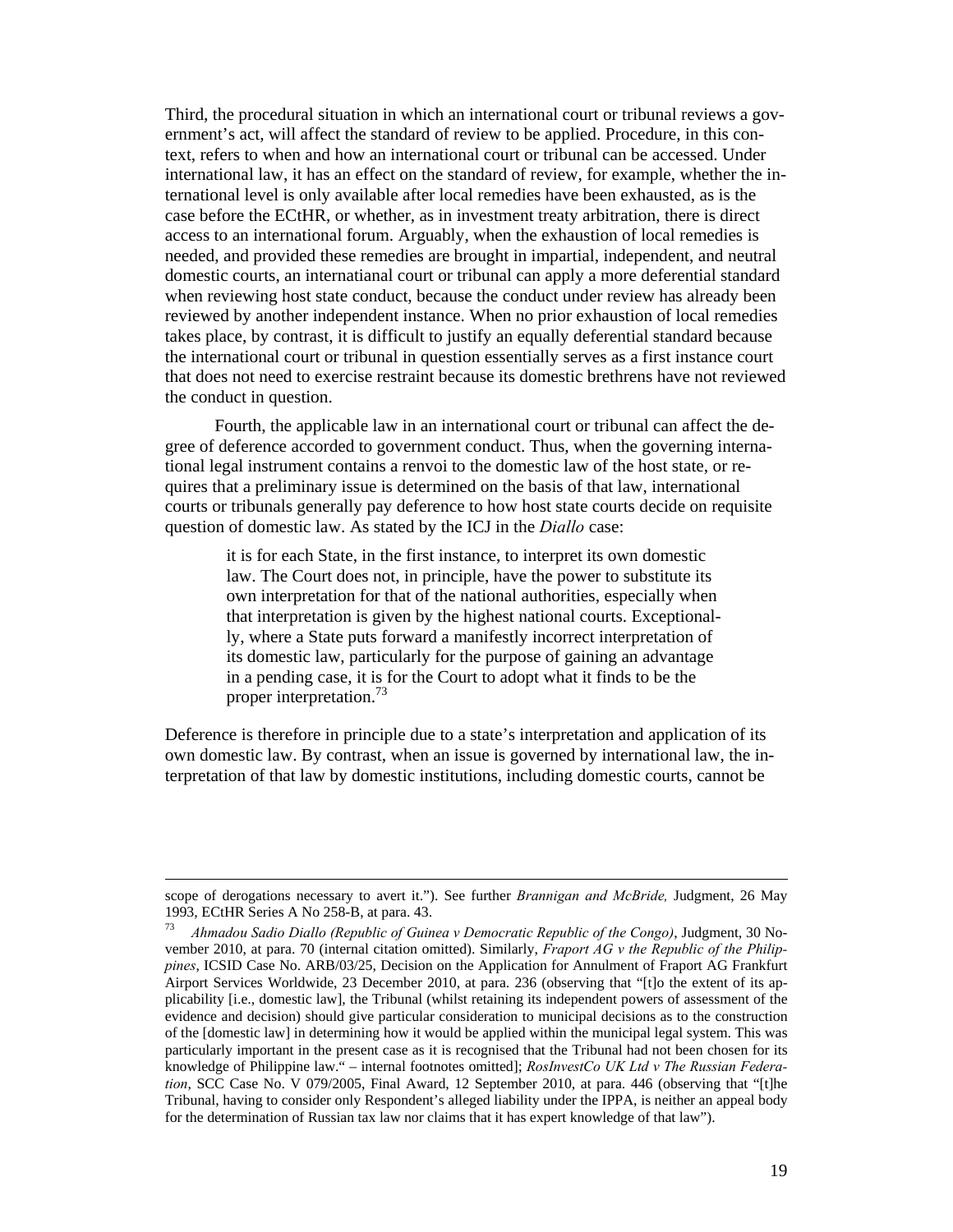conclusive but has to be determined independently by an international court or tribunal. $74$ 

Finally, the degree of deference or standard of review applied by an international court or tribunal depends on the content of the international legal obligation at stake against which government conduct is reviewed. It affects the standard of review, for example, if an investor claims that a state has not fulfilled its obligation to grant foreign investments full protection and security by failing to enact legislation, a standard that subjects a state only to a duty of due diligence,<sup>75</sup> or whether a state is alleged to have actively discriminated against foreign investors and thus breached national treatment. In the former case, breach of a duty of due dilligence by omission may give rise to more limited standards of scrutiny of an international court or tribunal<sup>76</sup> than breach of an international treaty by deliberate and intentional discriminatory action. Similarly, the international legal obligation at stake determines at which levels deference to institutions of the host state play a role for the international level. Thus, when determining whether an indirect expropriation has occurred a certain degree of deference to determinations made by the host state may come in at different stages, that is, when determining the legitimacy of the public purpose, the suitability and necessity of the measure taken by the host states, and also when balancing investment protection and competing public interests.<sup>77</sup>

All in all, the above mentioned factors are influential in affecting the standard of review in any international court or tribunal. Given that investment treaty tribunals are creatures of public international law and serve a function as international tribunals, these factors are controlling in devising the standard of review in investment treaty arbitration. It is international law that determines and filters where investment treaty tribunals should grant deference to host state institutions and what degree of deference to accord. It is only in a second step that comparative public law can come in to concretize the interpretative framework set out by international law.

#### *B. Comparative Public Law and the Separation of Powers Framework*

The above mentioned criteria do not conclusively determine the standard of review, or level of deference, to be applied by investment treaty tribunals. They are in need of further concretization through a comparative public law analysis that not only has regard to how other international courts or tribunals fashion the standard of review, but also draws on how domestic courts review government acts under a separation of powers framework. Ultimately, such a comprehensive comparative analysis may result in destilling general principles of law in regard of standards of review in public law adjudication that concretize the often vague interpretative framework set out by international law

 $74$ 74 See, for example, *Hussein Nuaman Soufraki v The United Arab Emirates*, ICSID Case No. ARB/02/7, Decision of the *ad hoc* Committee on the Application for Annulment of Mr. Soufraki, 5 June 2007, at para. 58-59.

<sup>75</sup> See in depth Helge Zeitler, 'Full Protection and Security', in: Schill(n 15), 183.

 $76$  See on the standard of review applicable in regard of duties of due diligence under international law *Case Concerning Pulp Mills on the River Uruguay (Argentina v Uruguay)*, Judgment, 20 April 2010, ICJ Reports 2010, 14, at paras. 187, 197, 209-265; *Responsibilities and Obligations of States Sponsoring Persons and Entities with Respect to Activities in the Area*, ITLOS Advisory Opinion, 1 February 2011, paras. 110-120, 131-132, 141-150, 189, 219, 239, available at http;//www.itlos.org.<br><sup>77</sup> See in detail Henckels (n 15), at 245-254. See further on the interaction between substantive stand-

ards of treatment and the standard of review Moloo and Jacinto (n 15), Part B.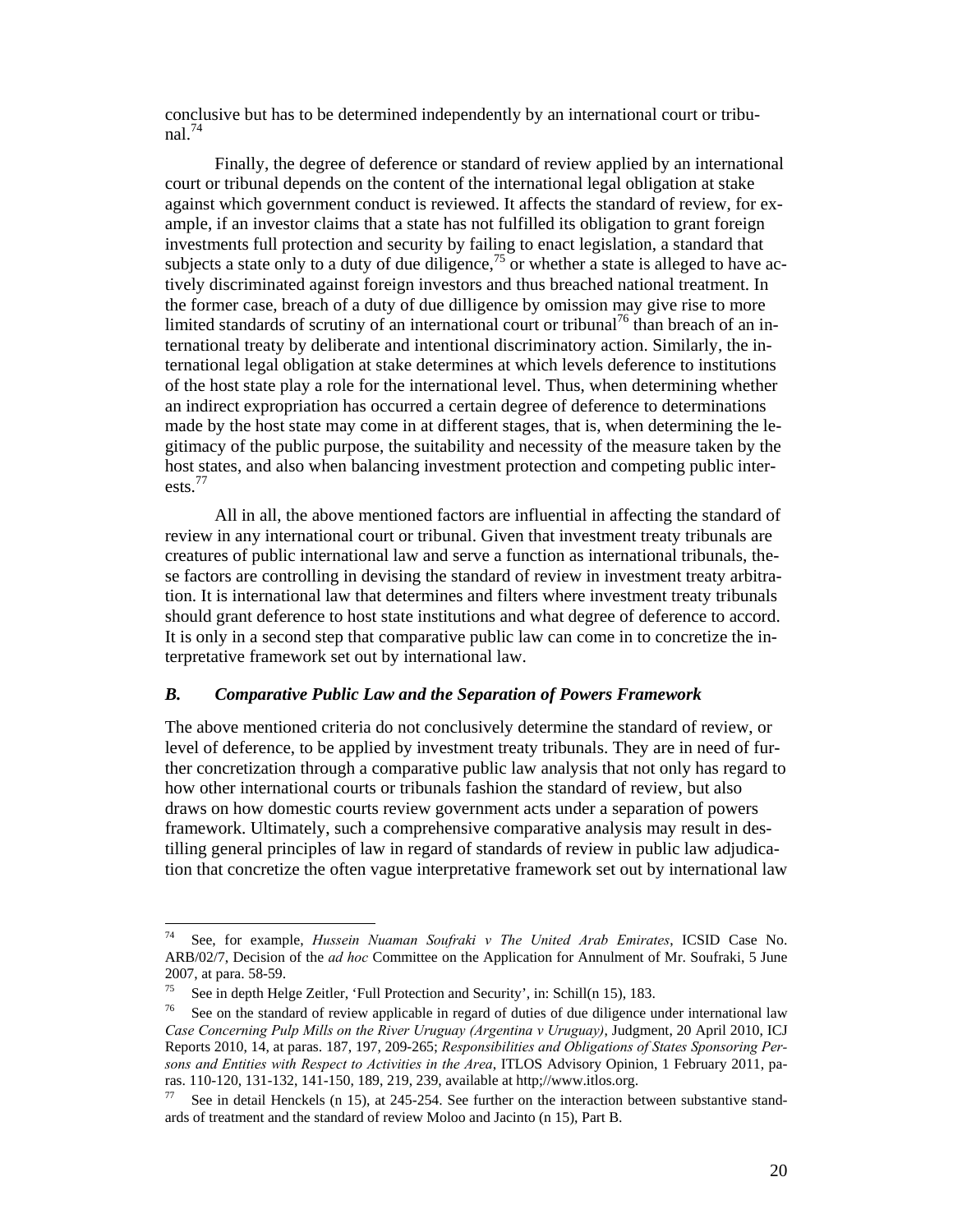on how power should be allocated when investment treaty tribunals review host state conduct.

Although comparative public law analysis, in this context, should draw on both domestic and international public law, in the following, I concentrate primarily on constitutional law analysis, with only passing references to international courts. This does not reflect a general preference for domestic over international analogies, but is primarily due to the fact that the typical disputes in investment treaty arbitration functionally resemble domestic public law adjudication more closely than judicial review in international courts. In consequence, when asking for the public law values that determine when, and to which extent, adjudicators should exercise deference vis-à-vis primary decision-makers in a separation of powers-framework, domestic constitutional systems bring to bear the most advanced experience.

At the domestic level, there are usually three levels of scrutiny in judicial review that can be found in different shades in virtually any domestic legal system: (1) strict scrutiny, (2) intermediate scrutiny, and (3) rational basis review.<sup>78</sup> The choice which level of scrutiny to apply depends, similarly to the factors influencing the amount of deference international courts and tribunals pay to acts by states, on a number of factors, including the effect of a governmental measure on individual rights, the purpose of the measure, difficulties of fact-finding, etc. While it is not possible, in the present context, to go into the details of how domestic legal orders concretely handle the standard of review when reviewing specific measures affecting the interests of economic actors, I will focus on the underlying rationales, or public law values, that determine how power between courts and other public actors should be allocated.

The values that structure the interaction courts and other branches of government in a separation of powers-framework can be summarized as the constitutional values of voice, expertise, and rights.<sup>79</sup> Voice, in this context, refers to the (democratic) mandate of the relevant institution to represent the relevant political will (1.); expertise refers to the superior knowledge or institutional capacity of an institution (2.); and rights refers to the better claim to protecting individual rights  $(3.)$ <sup>80</sup> These criteria affect the relation between different branches of government at the domestic level. But they also explain when, why, and to which extent public law adjudicators, including investment treaty tribunals, should exercise deference vis-à-vis the exercise of public authority by states.

 $78\,$ The terminology used here is the one used by the US Supreme court for standards of review in litigation about constitutional rights; see Burke-White and von Staden, *Private Litigation* (n 15), at 315-316. Similar approaches, however, can also be found in other jurisdiction, for example in Germany (Inhaltskontrolle, Vertretbarkeitskontrolle, Evidenzkontrolle), see Burke-White and von Staden, *Private Litigation* (n 15), at 321, or France (contrôle maximum, contrôle normal, contrôle minimum); see Schill and Briese (n 56), at 132. While the emphases in different jurisdiction are not always comparable, many jurisdictions conceptualize the issue of deference as a question of the separation of powers between courts and the other branches of government.

<sup>&</sup>lt;sup>79</sup> See in detail Daniel Halberstam, 'Constitutional Heterarchy: The Centrality of Conflict in the European Union and the United States', in Jeffery L. Dunoff and Joel P. Trachtman (eds), *Ruling the World?: Constitutionalism, International Law, and Global Governance* (2009) 326, at 328.<br><sup>80</sup> *Ibid.*, at 337. For Halberstam, these criteria are used by different actors within a constitutional

framework to support their legitimate claim to constitutional interpretation. I use them more broadly as factors that can explain the relation between different branches of government in a separation of powers framework, in particular between courts, on the one hand, and the legislator and the executive, on the other.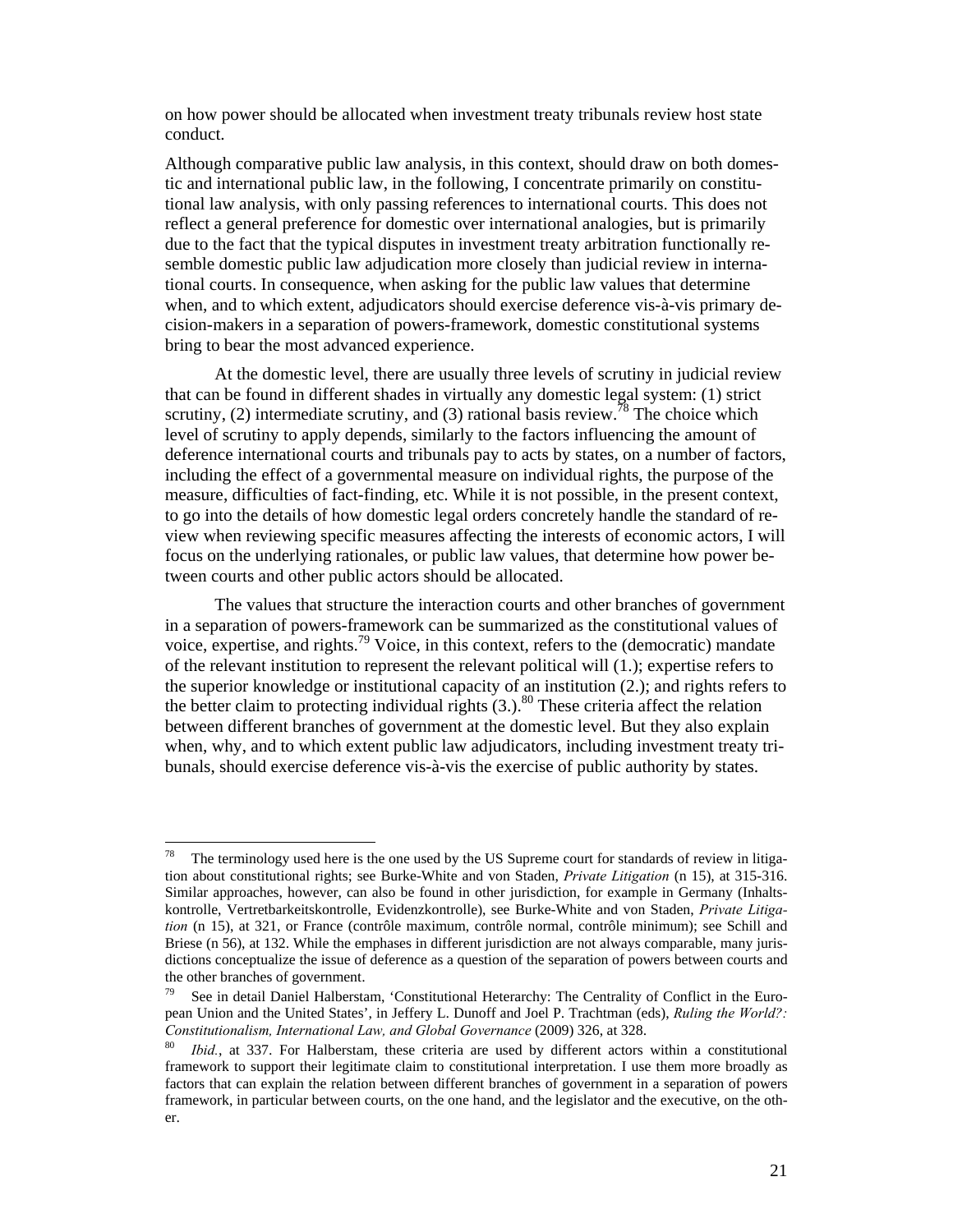#### **1. Voice**

Voice concerns the claim to represent the relevant political will of the decision-making institution whose decision is reviewed. It concerns the question of who is better democratically legitimized, investment treaty tribunals or the domestic institution whose action is subject to scrunity? The criterion of voice generally would seem to mitigate for a large degree of deference to the acts of domestic institutions, because they are closer to the political will of the host state's population. Furthermore, among domestic institutions, voice militates for granting greater deference to the domestic legislator than to domestic administrations or domestic courts who are further removed from the expression of democratic choice.<sup>81</sup> Likewise, voice is one of the reasons why the ECtHR has developed its margin of appreciation-doctrine.<sup>82</sup> Similarly, the weight attributed by the WTO Appellate Body to decisions by "responsible and representative governments"<sup>83</sup> is an expression of paying deference to the specific democratic legitimacy of domestic institutions. Thus, voice militates for granting deference to a host state's determination of the content of domestic policies, such as the desired level of environmental protection,  $84$ of determining what is in the domestic public interest, whether an expropriatory measure served a public purpose, or whether a measure taken is generally suitable and necessary to achieve that aim. These considerations are rather straightforward.<sup>85</sup>

Yet, voice can also work in favor of investment treaty tribunals and against paying deference to host states. In fact, under certain circumstances one needs to consider that the host state's constituency is not always the relevant reference group that legitimizes a government acts. Instead, investment treaty arbitrations may also touch upon interests that transcend the host state. These can be concerns that are common to the two contracting states or interests of the international community, such as the interest connected to the functioning of the system of international investment protection as a whole.<sup>86</sup> Such a common interest is, for example, the interest in a uniform application and interpretation of international law. Thus, treating a host state's view of how questions of international law should be treated as conclusive, and hence paying deference to the views of that state, would disregard that that state cannot speak for the international community as a whole. When it comes to interpreting national law, by contrast, the criterion of voice militates for arbitral tribunals to pay deference to domestic institutions, above all domestic courts.<sup>87</sup>

Furthermore, in certain cases, even from a democratic perspective focusing on the population of the host state, arbitral tribunals may be able to invoke voice in favor of

<sup>81</sup> Henckels (n 15), at 244 (with further references).

<sup>82</sup> Cf *Handyside v United Kingdom*, Judgment, 7 December 1976, ECHR Series A, No 24, paras. 47 *et seq.* See Halberstam (n 79), at 338-343. 83 *European Communities - Measures Concerning Meat and Meat Products* (EC-Hormones I), WTO

Appelate Body Report, WT/DS26/AB/R, WT/DS/48/AB/R, 16 January 1998, at paras. 124 and 198; *United States - Continued Suspension of Obligations in the EC-Hormones Dispute* (EC-Hormones II), WTO Appelate Body Report, WT/DS320/AB/R, 16 October 2008, paras. 529 and 680; *EC* - *Measures Affecting Asbestos and Asbestos-containing Products*, WTO Appelate Body Report, WT/DS135/Ab/R, 12 March 2001, para. 178.<br><sup>84</sup> Cf S.D. Magns v.Co.

<sup>84</sup> Cf *S.D. Myers v Canada* (n 5), para. 247. 85 Cf Henckels (n 15), at 247-249.

<sup>&</sup>lt;sup>86</sup> On public or community interests in international dispute settlement see further Markus Benzing, 'Community Interests in the Procedure of International Courts and Tribunals', 5 The Law and Practice of International Courts and Tribunals (2006) 369; Markus Benzing, *Das Beweisrecht vor internationalen Gerichten und Schiedsgerichten in zwischenstaatlichen Streitigkeiten* (2010).<br><sup>87</sup> See n 73.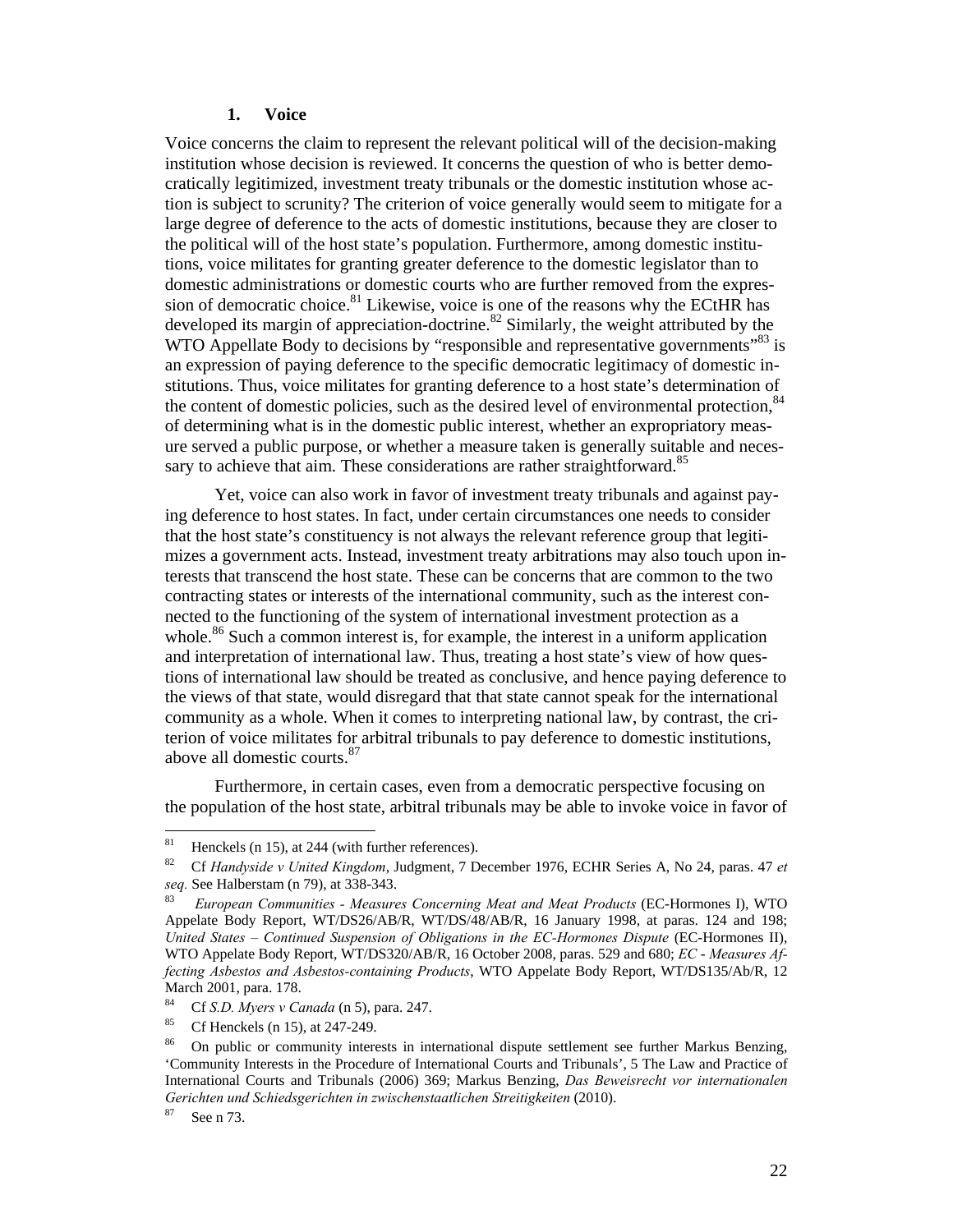not paying deference to a state's conduct. In cases of the retroactive application of domestic laws, for example, applying strict scrutiny can be justified by the consideration that the tribunal is enforcing the voice expressed by the host state's legislator at an earlier point against that of a present legislator, which attempts to extend its power into the past. This does not mean that retroactive legislation is always illegitimate, but that an arbitral tribunal should not accept it lightly by paying deference to the host state's reason-giving. A similar consideration would seem to play out, when a stabilization clause governs the relations between an investor and a host state and hence exempts an investor from certain future changes of the host state's domestic law.

Finally, voice may suggest that standards of scrutiny should depend on the internal structure of the host state, justifying differentiations between democratic and nondemocratic states by arbitral tribunals.<sup>88</sup> Such considerations, however, would not only need to grapple with the principle that the internal political organization of states is a domestic matter;<sup>89</sup> they also raise the question of whether investment treaty tribunals are well-positioned to pass judgment on the democratic quality of domestic institutions. Furthermore, democracy in itself is not a guarantee against discrimination of minorities, including foreign investors. All of this would therefore militate against these tribunals linking the standard of review to the, however determined, democratic quality of the host state's domestic institutions. It suggest, however, that even when measures of democratic states are subject to arbitral review, tribunals have a case to distinguish between strict scrutiny in case of allegations of discrimination and cases where general regulatory measures that are claimed to contribute to the general public interest are at stake. Such measures would justify a broader degree of deference.

In sum, what arbitral tribunals should consider when devising the standard of review in a concrete case is the extent to which democratic legitimacy militates rather in favor of the host state, and thus for a larger degree of deference, or whether it militates for a stricter standard of review because the measure at stake does not align with the values democracy is based on, namely equality and participation.

#### **2. Expertise**

Whether and to which extent to pay deference to domestic institutions when reviewing their conduct also depends on the respective expertise of primary decision-makers and their adjudicator.<sup>90</sup> Expertise concerns the question of who has the better knowledge or institutional capacity to exercise public authority in a specific instance: the domestic institutions whose acts are subject to scrutiny in investment treaty arbitration or the investment treaty tribunal? Just as is the case with voice, expertise may favor either domestic institutions or arbitral tribunals in fashioning the standard of review depending on the circumstances of the individual case.

Where investment treaty arbitrators are "experienced in international law and investment matters," as required for example by Article 1124(4) of NAFTA, expertise favors that investment treaty tribunals interpret international law without granting deference to the views of domestic institutions on that interpretation. Yet, even in the absence of such expertise, an investment treaty tribunal has the mandate to interpret international

<sup>88</sup> 88 Cf Anne-Marie Slaughter, 'A Global Community of Courts', 44 Harv Int'l L J (2003) 191, at 210-213.

<sup>89</sup> On the gradual dissolution of this principle and the emerging right to democracy see Niels Petersen, *Demokratie als teleologisches Prinzip: Zur Legimität von Staatsgewalt im Völkerrecht* (2009).<br><sup>90</sup> Cf. Halberstam (n 79), at 344-348.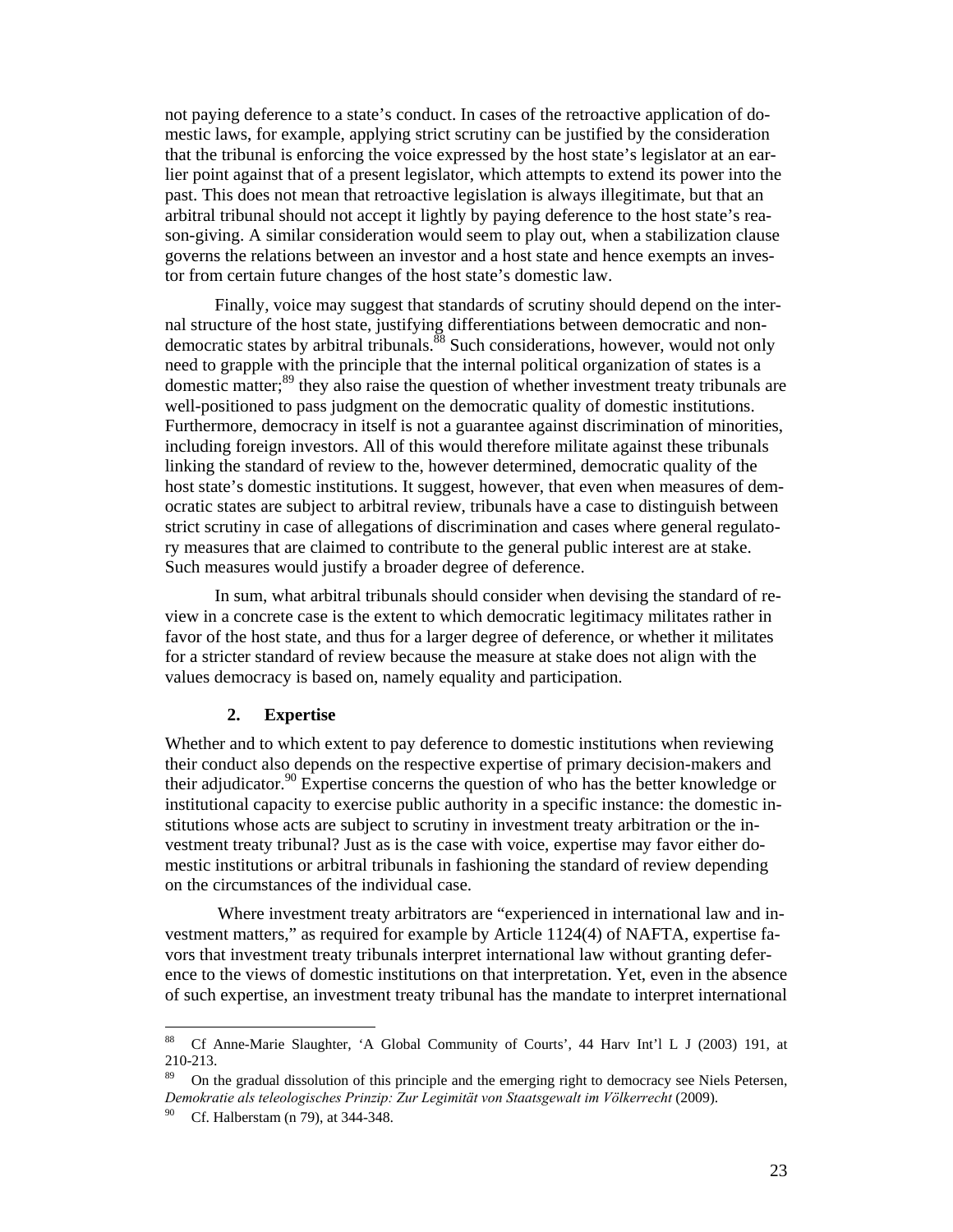law objectively without deferring to the views of either one of the parties. As regards the interpretation and application of domestic law, by contrast, expertise weighs in favor of domestic institutions, most importantly domestic courts. This militates for a greater degree of deference by arbitral tribunals.<sup>9</sup>

Expertise can also speak in favor of respecting factual determinations made by domestic institutions, rather than supporting full-blown review by investment treaty tribunals. Expertise, for example, will often militate for respecting science-based determination made by domestic agencies, for example about the effect and harmfulness of chemical substances that a state has decided to ban.<sup>92</sup> Regularly, arbitral tribunals will lack the specific knowledge to determine or review the substantive soundness of such science-based determinations even with the help of experts. This is particularly the case when an *ex ante* perspective, for example as regards the harmfulness of a substance, is relevant. Here, domestic agencies are in principle much better equipped and will usually possess a certain degree of discretion under a precautionary approach that suggests that reviewing courts or tribunals should grant more deference. Deference is all the more called for, similar to the situation under WTO law, when the state takes measures in order to meet internationally recognized standards of protection, but also when they base their risk assessment on another qualified and respected source.<sup>93</sup> States would then be entitled to determine the level of protection they wish to afford against certain substances as long as that level has no discriminatory effect.<sup>94</sup> Such determinations will usually have to be treated as conclusive by a reviewing court or tribunal provided the soundness of the scientific basis is shown.

However, in order to afford a minimum level of protection, and to mitigate the risk that science-based determinations are misused to discriminate between foreign and domestic investors, arbitral tribunals should compensate the broader degree of deference granted to domestic institutions with a stricter approach to assessing procedural propriety. This includes reviewing whether the host state has based its decision on relevant evidence, whether scientific determinations were made using state of the art scientific methods, and whether the decision was implemented without discriminatory effect. The *Chevron*-doctrine developed by the US Supreme Court, for example, may be a suitable guide as it is based on the idea that the higher technical expertise of certain administrative agencies corresponds with a relatively lower expertise of courts.<sup>95</sup> Courts, or investment treaty tribunals, as experts in determing what procedural safeguards the relevant legal standards require, however, should scrutinize the procedural propriety of the decision of a domestic institution.

Expertise, finally, can militate in favor of respecting certain policy choices made by domestic institutions. After all, it is domestic institutions that have the relevant societal knowledge and are usually better placed than investment treaty tribunals to assess the need for certain government measures or determine the suitability and effectiveness of means to address the identified need for government intervention. It is for the same reason that expertise plays an important role for the ECtHR when according Member

<sup>91</sup> <sup>91</sup> See supra notes 73 and 74 and accompanying text.

This was done, for example, by the tribunal in *Chemtura v Canada* (n 4), para. 134. In this context, parallels to the jurisprudence of the WTO Appellate Body under the SPS Agreement may be an appropriate parallel. See the references supra n. 83.

Cf. Article 5.5. of the WTO Agreement on the Application of Sanitary and Phytosanitary Measures.

<sup>95</sup> See *Chevron USA, Inc v Natural Resources Defense Council, Inc.*, 467 U.S. 837 (1984); from a comparative perspective see Jan Oster, 'The Scope of Judicial Review in the German and U.S. Administrative Legal System', 9 German Law Journal (2008) 1267.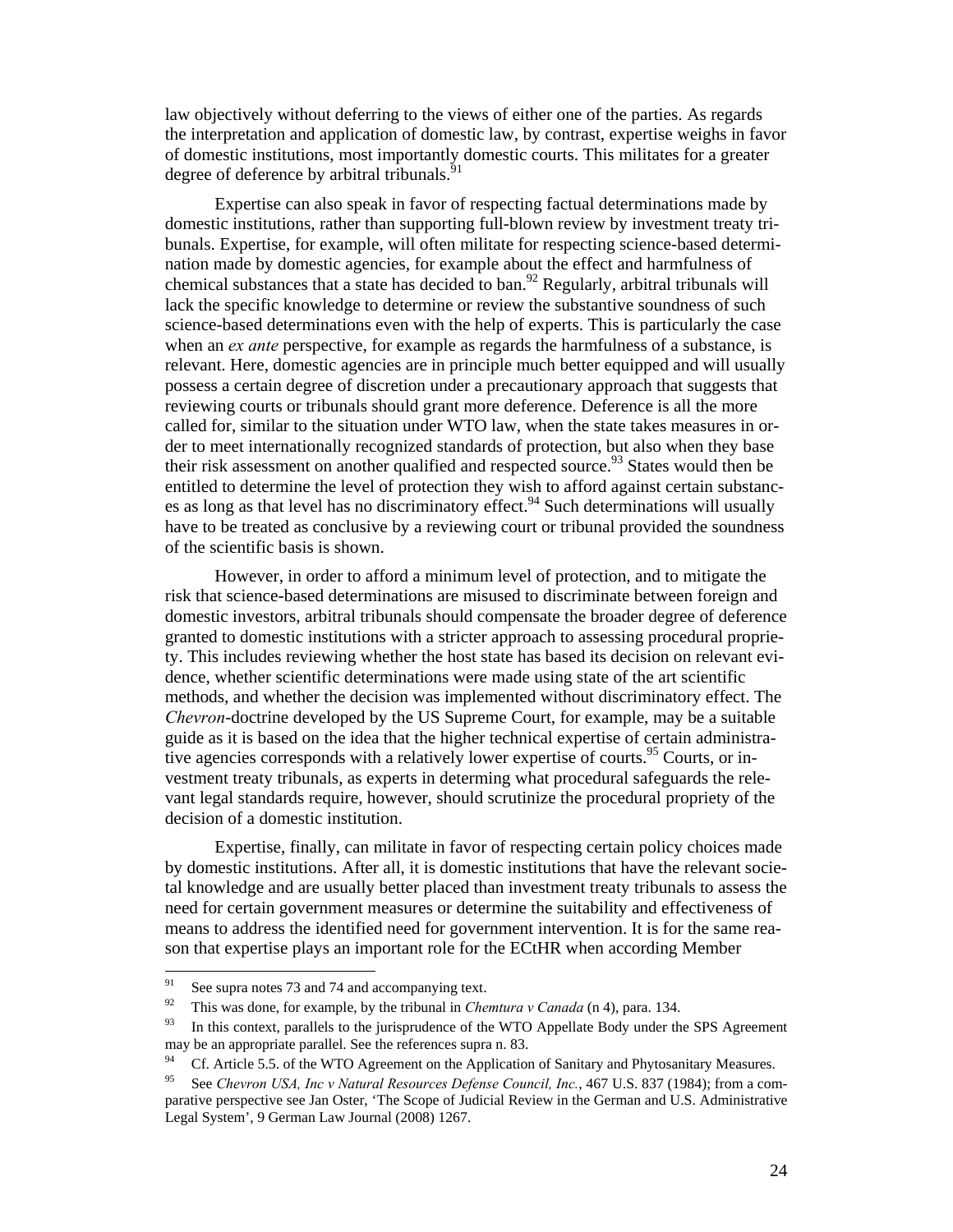States a margin of appreciation as regards the determination of what is necessary in a democratic society.<sup>9</sup>

In sum, just as the question of who is better placed to assert public authority in democratic terms, the question of who has the better expertise to determine a certain issue should influence the way investment treaty tribunals handle deference when reviewing host government conduct. In this context, the interplay of difference areas of expertise of primary decision-makers and adjudicators should therefore lead to a balanced outcome that mitigates between different degrees of deference depending on the circumstances at play in an individual case.

#### **3. Rights**

Rights, finally, are the third value that plays a role in distributing authority in a separation of powers-framework between reviewing courts and other branches of governments and in affecting the degree of deference to be afforded to host state conduct. Rights generally militate in favor of courts,  $\frac{97}{7}$  respectively investment treaty tribunals, as they are the expert institutions to interpret and enforce the law. This is particularly the case as regards the protection of property interests of foreign investors against governmental interference. However, the dimension of rights does not always weigh in favor of the authority of courts or investment treaty tribunals to review host state acts that interfere with the rights and interests of foreign investors. Just as is the case with voice and expertise, the criterion of rights may therefore favor either a stricter standard of review or a broader degree of deference depending on the circumstances at stake.

Thus, the category of rights can also militate in favor of deference to host state conduct, for example, if that conduct has the objective to protect rights and interests of third parties affected by conduct of foreign investors, above all the host state's population. Thus, in many cases where investment protection competes with non-investment concerns and rights of third parties, investment treaty tribunals may not be as well placed as domestic institutions, in particular domestic courts, in protecting such interests. If a certain host state measure, for example, aims at protecting a non-investmentrelated right, a certain degree of deference appears appropriate when determining the legitimacy of the competing right and the suitability and necessity of the measures to interfere with investor interests.

Again, an appropriate counterweight in order to prevent abuse would be a stricter procedural scrutiny of how the measure in question came about and whether it strikes a proportionate and reasonable balance between competing rights and interests. Above all, the criterion of rights may, under certain circumstances, militate for restricting the standard of review by investment treaty tribunals in favor of domestic courts. If, for example, domestic courts that have entertained the dispute in question beforehand already provide an adequate level of investment protection, it may be appropriate for an investment treaty tribunal to exercise more deference than in cases where no such domestic review has taken place. This presupposes, however, that those courts have respected due process of law and have struck a reasonable balance between the interests of foreign investors and whatever competing interest may be at stake.

<sup>96</sup> 96 Cf *Handyside v United Kingdom*, Judgment, 7 December 1976, ECHR Series A, No 24, paras. 47– 50.

See Halberstam (n 79), at 348-353.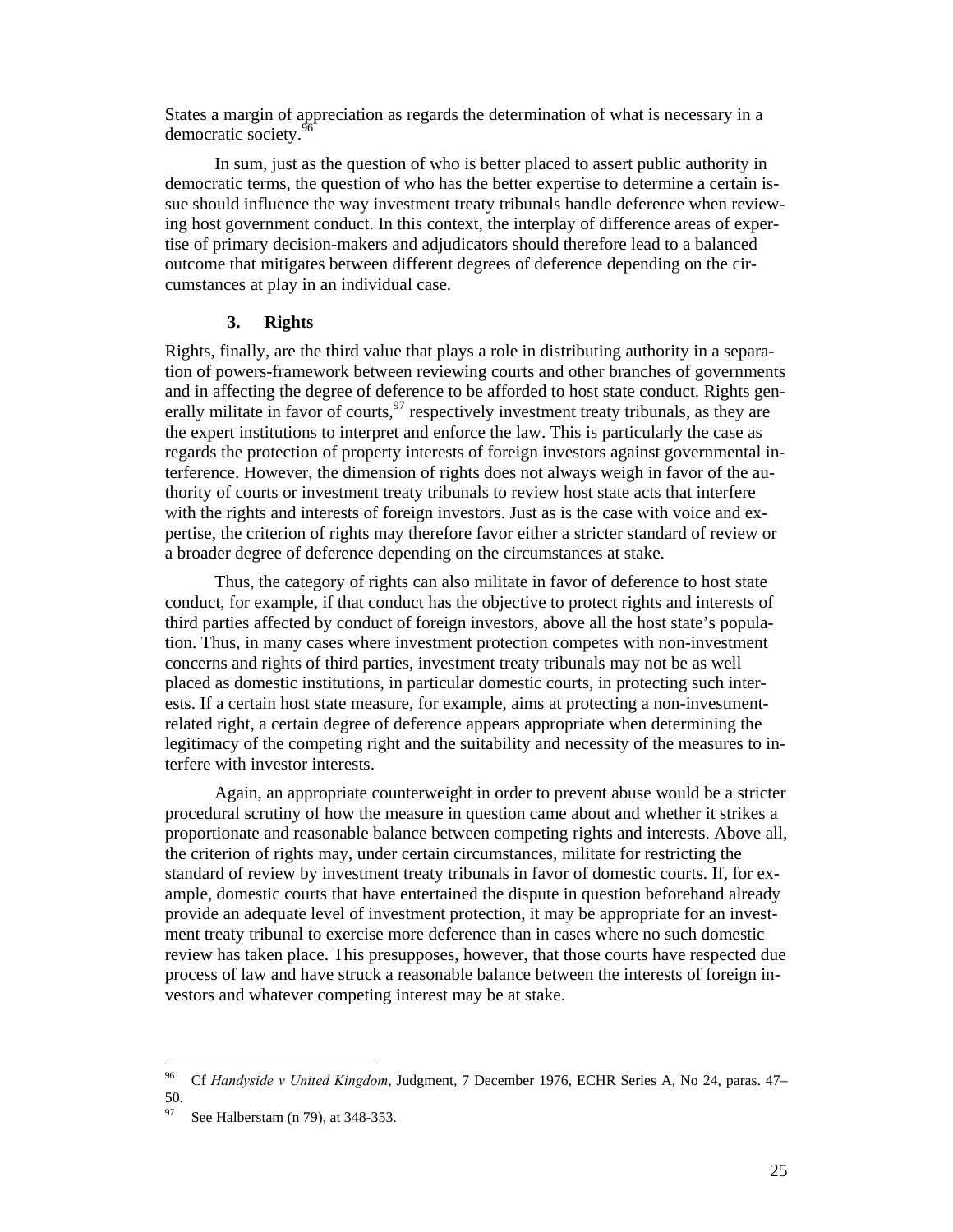In sum, considerations relating to questions of rights will influence whether and to what extent investment treaty tribunals should pay deference to host state conduct and host state institutions or whether they should assert their authority to protect the rights and interests of foreign investors by applying a less deferential standard of review.

#### **4. Summary**

Together the criteria of voice, expertise, and rights will help investment treaty tribunals to adapt their standard of review to the concrete exigencies of the case at hand. In combination, these criteria anser the question of when and why arbitral tribunals should exercise deference and how they should conceptualize and concretize it in specific circumstances. More specifically, in devising the standard of review in a specific case, arbitral tribunals first need to determine whether public international law contains directly relevant criteria that influence the standard of review or set it at a specific level, such as the standard of good faith review under a self-judging clause. Subsequently, arbitral tribunals should draw on a broader comparative public law analysis to further concretize the standard as determined under public international law and analyze in a comparative fashion the standard of review other domestic and international courts use under similar circumstances and similar standards of review.

Such a comparative analysis can work in two ways. First, it may enable investment tribunals to positively determine how to devise the standard of review. A comparative analysis of other public law systems and their understanding of the separation of power may, for example, be used to develop a concrete understanding of the standard of review to be applied when reviewing non-discriminatory regulation passed by democratically elected legislators, or when reviewing discretionary decisions by domestic administrative agencies. Second, a comparative analysis of the standard of review may be used to justify the conduct of a state *vis-à-vis* a foreign investor and exempt it from arbitral review. Comparative public law can therefore help to establish both minimum<sup>98</sup> and maximum standards.<sup>99</sup> A comparative public law exercise might, for instance, result in the conclusion that courts when reviewing decisions by democratic legislators, for instance on the abandonment of nuclear power, may not question or second-guess the decision on the substance, but may review whether the procedure used was proper or whether the change in legislation permitted affected actors to adapt their behavior and struck a reasonable balance between competing rights and interests.

Ultimately, engaging in comparative analysis of standards of review under both domestic legal systems and other international law regimes may not only concretize the standard of review and hence increase the predictability of arbitral decision-making, but lead to the destillation of common public law principles. This may help to increase the legitimacy of how arbitral tribunals implement, interpret, and further develop international investment law in line with how other domestic and international legal systems construe the relations between primary decision-makers and their adjudicators in a separation of powers-framework.

<sup>&</sup>lt;sup>98</sup> Cf Giacinto della Cananea, 'Minimum Standards of Procedural Justice in Administrative Adjudication', in Schill (n 15), at 39.  $\frac{99}{2}$  Cf Montt, see above (n 45), at 74-82.